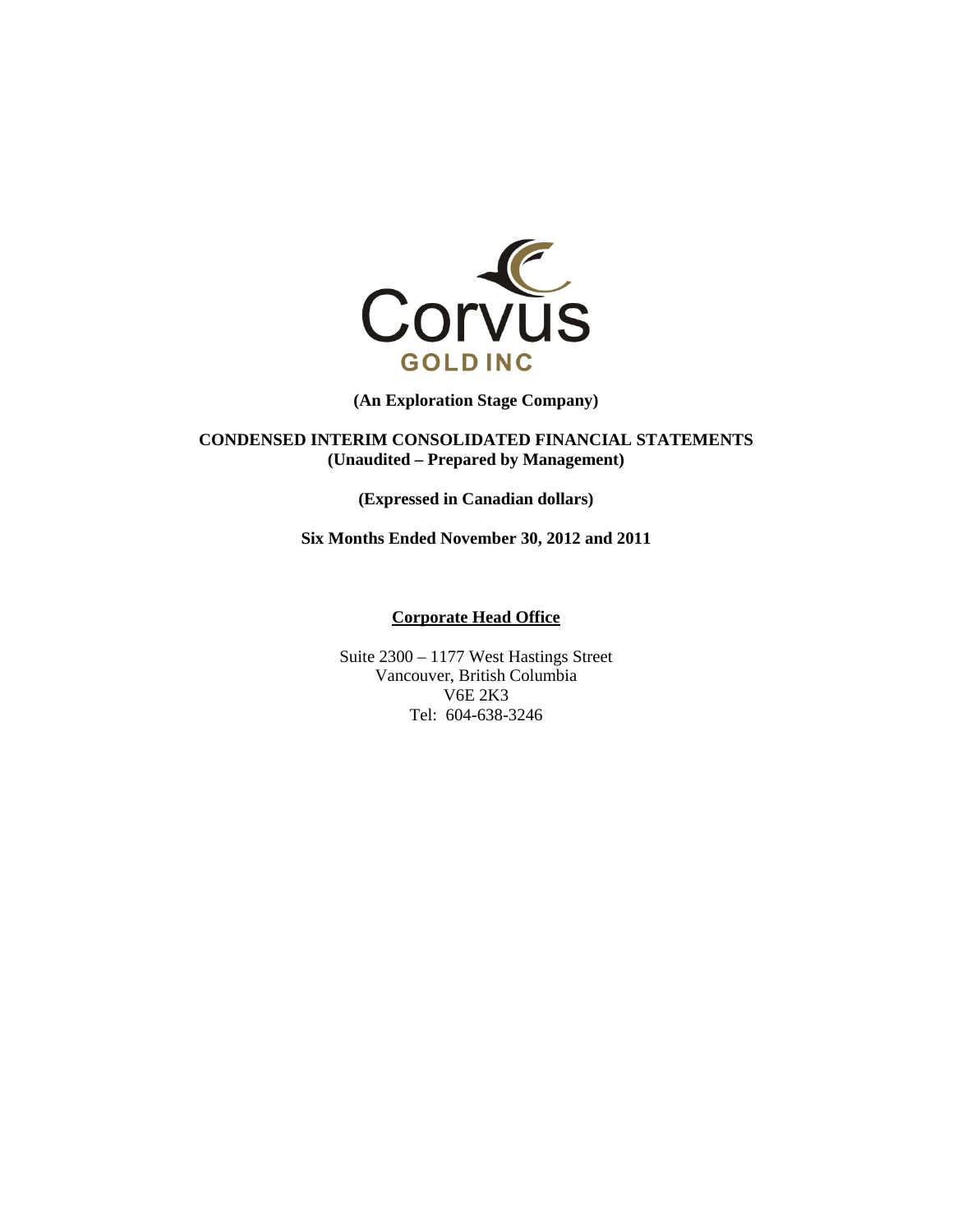# **CORVUS GOLD INC.**  (An Exploration Stage Company) **CONDENSED INTERIM CONSOLIDATED FINANCIAL STATEMENTS**  (Unaudited – Prepared by Management) (Expressed in Canadian dollars)

| November 30, 2012 and 2011 | Page |
|----------------------------|------|
|                            |      |

# **Condensed Interim Consolidated Financial Statements**

| Condensed Interim Consolidated Statements of Financial Position          |        |
|--------------------------------------------------------------------------|--------|
| Condensed Interim Consolidated Statements of Comprehensive Income (Loss) | 2      |
| Condensed Interim Consolidated Statements of Cash Flows                  | 3      |
| Condensed Interim Consolidated Statement of Changes in Equity            |        |
| Notes to the Condensed Interim Consolidated Financial Statements         | $5-27$ |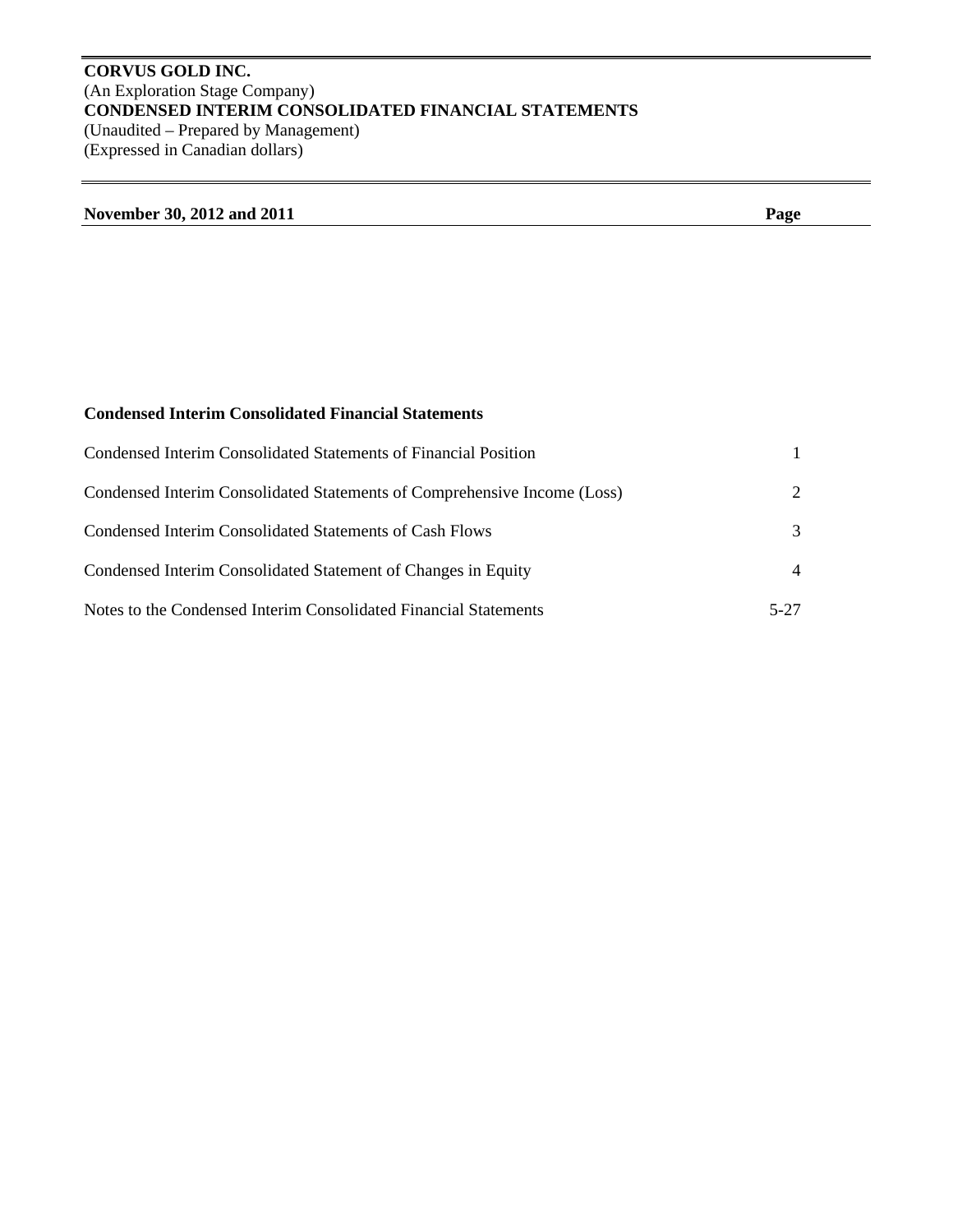# **CORVUS GOLD INC.**  (An Exploration Stage Company) **CONDENSED INTERIM CONSOLIDATED STATEMENTS OF FINANCIAL POSITION**  (Unaudited – Prepared by Management)

(Expressed in Canadian dollars)

|                                                                        | November 30, | May 31,<br>2012 |              |              |
|------------------------------------------------------------------------|--------------|-----------------|--------------|--------------|
|                                                                        |              | (unaudited)     |              | (audited)    |
| <b>ASSETS</b>                                                          |              |                 |              |              |
|                                                                        |              |                 |              |              |
| <b>Current assets</b><br>Cash and cash equivalents (note 3)            | \$           | 6,383,916       | \$           | 6,800,377    |
| Accounts receivable                                                    |              | 141,453         |              | 32,581       |
| Prepaid expenses                                                       |              | 178,287         |              | 115,018      |
|                                                                        |              |                 |              |              |
|                                                                        |              | 6,703,656       |              | 6,947,976    |
|                                                                        |              |                 |              |              |
| <b>Property and equipment</b> (note 4)                                 |              | 33,037          |              | 38,375       |
| <b>Reclamation bond</b> (note 5)                                       |              | 175,027         |              |              |
| <b>Exploration and evaluation assets (note 6)</b>                      |              | 23,077,761      |              | 18,701,812   |
|                                                                        |              |                 |              |              |
|                                                                        | \$           | 29,989,481      | \$           | 25,688,163   |
|                                                                        |              |                 |              |              |
| <b>LIABILITIES AND SHAREHOLDERS' EQUITY</b>                            |              |                 |              |              |
|                                                                        |              |                 |              |              |
| <b>Current liabilities</b>                                             |              |                 |              |              |
| Accounts payable and accrued liabilities (note 8)                      | $\mathbb{S}$ | 921,344         | $\mathbb{S}$ | 516,817      |
|                                                                        |              |                 |              |              |
| <b>Shareholders' equity</b>                                            |              |                 |              |              |
| Share capital (note 7)                                                 |              | 40,406,885      |              | 33,278,504   |
| Contributed surplus                                                    |              | 8,466,035       |              | 8,591,140    |
| Accumulated other comprehensive income (loss) – cumulative translation |              |                 |              |              |
| differences                                                            |              | (708, 464)      |              | 32,084       |
| Deficit                                                                |              | (19,096,319)    |              | (16,730,382) |
|                                                                        |              |                 |              |              |
|                                                                        |              | 29,068,137      |              | 25,171,346   |
|                                                                        |              |                 |              |              |
|                                                                        | \$           | 29,989,481      | \$           | 25,688,163   |
|                                                                        |              |                 |              |              |

**Nature and continuance of operations** (note 1) **Subsequent events** (note 13)

## **Approved on behalf of the Directors:**



*"Anton Drescher"* Director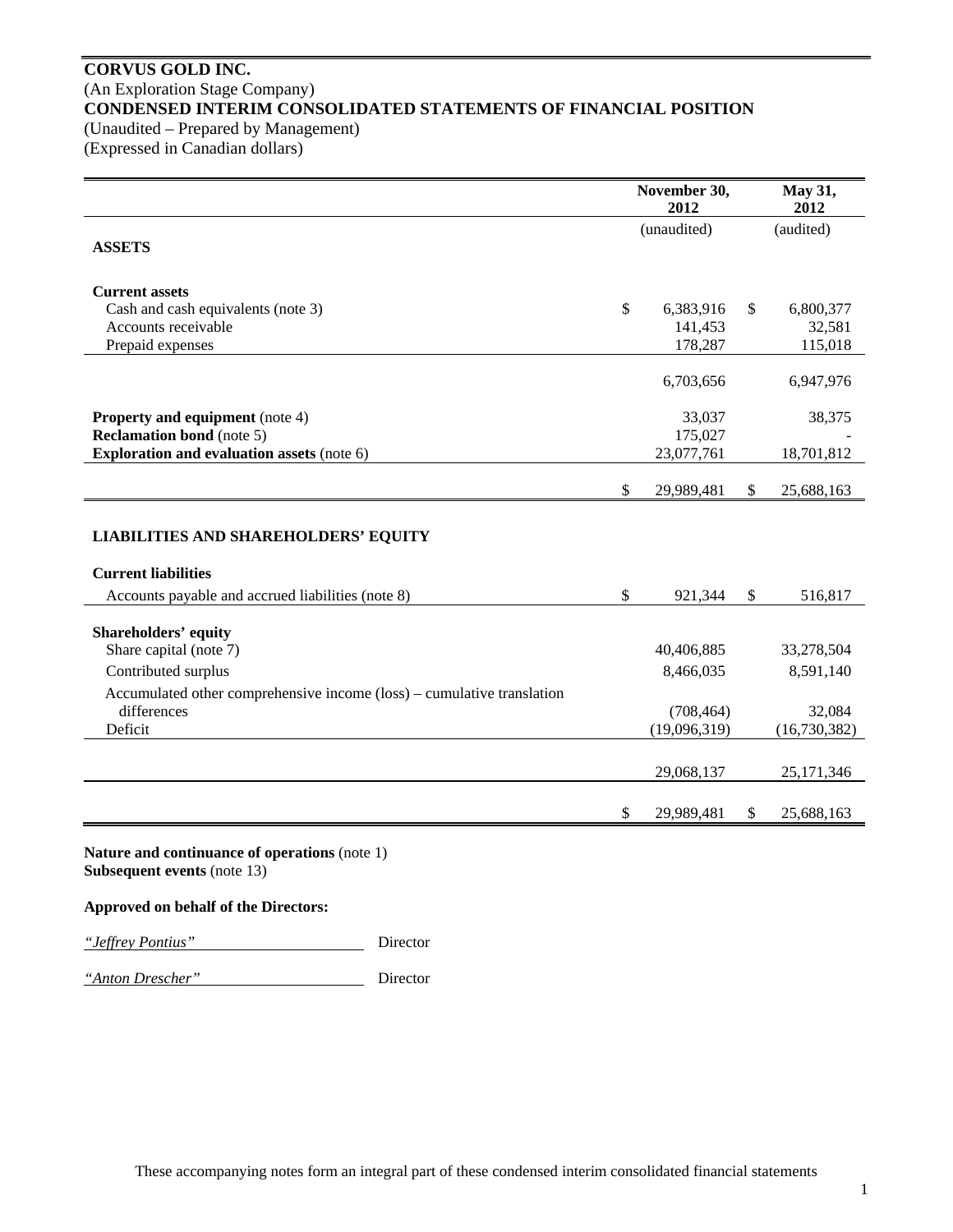# **CORVUS GOLD INC.**  (An Exploration Stage Company) **CONDENSED INTERIM CONSOLIDATED STATEMENTS OF COMPREHENSIVE INCOME (LOSS)**

(Unaudited – Prepared by Management)

(Expressed in Canadian dollars)

|                                            | Three months ended<br>November 30 |              |              |            |              | Six months ended<br>November 30 |                 |
|--------------------------------------------|-----------------------------------|--------------|--------------|------------|--------------|---------------------------------|-----------------|
|                                            |                                   | 2012         |              | 2011       |              | 2012                            | 2011            |
|                                            |                                   |              |              |            |              |                                 |                 |
| <b>Expenses</b>                            |                                   |              |              |            |              |                                 |                 |
| Administration (note 8)                    | \$                                | 677          | \$           | 1,879      | \$           | 1,557                           | \$<br>3,902     |
| Charitable donations                       |                                   | 2,962        |              | 1,002      |              | 8,100                           | 7,863           |
| Consulting fees (notes 7 and 8)            |                                   | 281,293      |              | 20,260     |              | 339,769                         | 198,678         |
| Depreciation                               |                                   | 2,821        |              | 3,716      |              | 5,641                           | 7,275           |
| Insurance                                  |                                   | 11,165       |              | 12,904     |              | 24,356                          | 27,614          |
| Investor relations (notes 7 and 8)         |                                   | 409,614      |              | 116,615    |              | 519,744                         | 178,919         |
| Office and miscellaneous                   |                                   | 47,071       |              | 57,569     |              | 89,415                          | 79,480          |
| Professional fees (notes 7 and 8)          |                                   | 197,930      |              | 105,825    |              | 264,623                         | 179,895         |
| Property investigation expenditures        |                                   |              |              | 13,703     |              | (111)                           | 11,206          |
| Regulatory                                 |                                   | 12,734       |              | 8,726      |              | 24,623                          | 10,119          |
| Rent (note 8)                              |                                   | 17,890       |              | 16,639     |              | 35,413                          | 25,021          |
| Travel                                     |                                   | 79,936       |              | 48,521     |              | 135,156                         | 59,797          |
| Wages and benefits (notes 7 and 8)         |                                   | 692,419      |              | 179,752    |              | 947,368                         | 274,781         |
| Loss before other items                    |                                   | (1,756,512)  |              | (587, 111) |              | (2,395,654)                     | (1,064,550)     |
|                                            |                                   |              |              |            |              |                                 |                 |
| <b>Other items</b>                         |                                   |              |              |            |              |                                 |                 |
| Interest income                            |                                   | 10,213       |              |            |              | 24,481                          | 8               |
| Foreign exchange gain (loss)               |                                   | (6,359)      |              | 11,745     |              | 5,236                           | 4,000           |
|                                            |                                   | 3,854        |              | 11,745     |              | 29,717                          | 4,008           |
| Net loss for the period                    |                                   | (1,752,658)  |              | (575, 366) |              | (2,365,937)                     | (1,060,542)     |
|                                            |                                   |              |              |            |              |                                 |                 |
| Other comprehensive income (loss)          |                                   |              |              |            |              |                                 |                 |
| Exchange difference on translating         |                                   |              |              |            |              |                                 |                 |
| foreign operations                         |                                   | 190,802      |              | 878,310    |              | (740, 548)                      | 738,512         |
|                                            |                                   |              |              |            |              |                                 |                 |
| Comprehensive income (loss) for the period | \$                                | (1,561,856)  | $\mathbb{S}$ | 302,944    | $\mathbb{S}$ | (3,106,485)                     | \$<br>(322,030) |
| Basic and diluted loss per share           | \$                                | (0.03)       | \$           | (0.01)     | \$           | (0.05)                          | \$<br>(0.03)    |
|                                            |                                   |              |              |            |              |                                 |                 |
| Weighted average number of shares          |                                   |              |              |            |              |                                 |                 |
| outstanding                                |                                   | 54, 305, 811 |              | 41,660,261 |              | 52,180,053                      | 41,660,261      |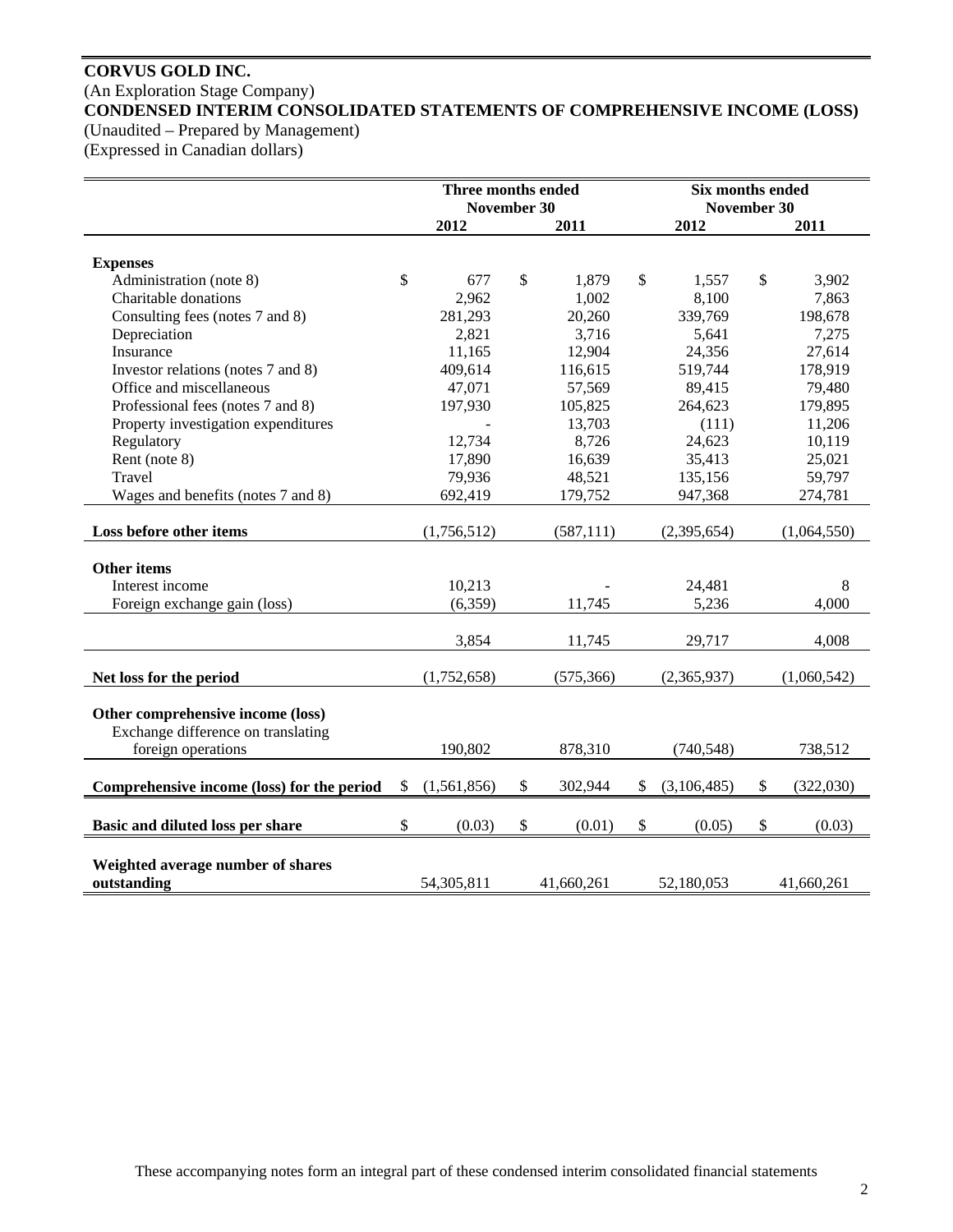# **CORVUS GOLD INC.**  (An Exploration Stage Company) **CONDENSED INTERIM CONSOLIDATED STATEMENTS OF CASH FLOWS**  (Unaudited – Prepared by Management) (Expressed in Canadian dollars) SIX MONTHS ENDED NOVEMBER 30,

|                                                    | 2012                        | 2011              |
|----------------------------------------------------|-----------------------------|-------------------|
| <b>Operating activities</b>                        |                             |                   |
| Net loss for the period                            | (2,365,937)<br>$\mathbb{S}$ | (1,060,542)<br>\$ |
| Add items not affecting cash:                      |                             |                   |
| Depreciation                                       | 5,641                       | 7,275             |
| Share-based payment charges (note 7)               | 1,116,949                   | 153,133           |
| Gain on foreign exchange                           | (5,236)                     | (4,000)           |
| Changes in non-cash items:                         |                             |                   |
| Accounts receivable                                | (30, 286)                   | (5,918)           |
| Accrued interest                                   | (5,501)                     |                   |
| Prepaid expenses                                   | (62, 695)                   | (176, 338)        |
| Accounts payable and accrued liabilities           | 15,663                      | (20, 227)         |
|                                                    |                             |                   |
| Cash used in operating activities                  | (1,331,402)                 | (1,106,617)       |
|                                                    |                             |                   |
| <b>Financing activities</b>                        |                             |                   |
| Cash received from issuance of shares              | 5,886,001                   |                   |
| Share issuance costs                               | (45, 683)                   |                   |
| Cash provided by financing activities              | 5,840,318                   |                   |
|                                                    |                             |                   |
| <b>Investing activities</b>                        |                             |                   |
| Expenditures on property and equipment             | (1,661)                     | (6,047)           |
| Increase in reclamation deposit                    | (173, 636)                  |                   |
| Expenditures on exploration and evaluation assets  | (4,795,029)                 | (1, 134, 801)     |
| Recovery on exploration and evaluation assets      |                             | 126,621           |
| Cash used in investing activities                  | (4,970,326)                 | (1,014,227)       |
|                                                    |                             |                   |
| Effect of foreign exchange on cash                 | 44,949                      | 1,148             |
| Decrease in cash and cash equivalents              | (416, 461)                  | (2,119,696)       |
| Cash and cash equivalents, beginning of the period | 6,800,377                   | 7,355,406         |
| Cash and cash equivalents, end of the period       | \$<br>6,383,916             | \$<br>5,235,710   |

**Supplemental cash flow information** (note 11)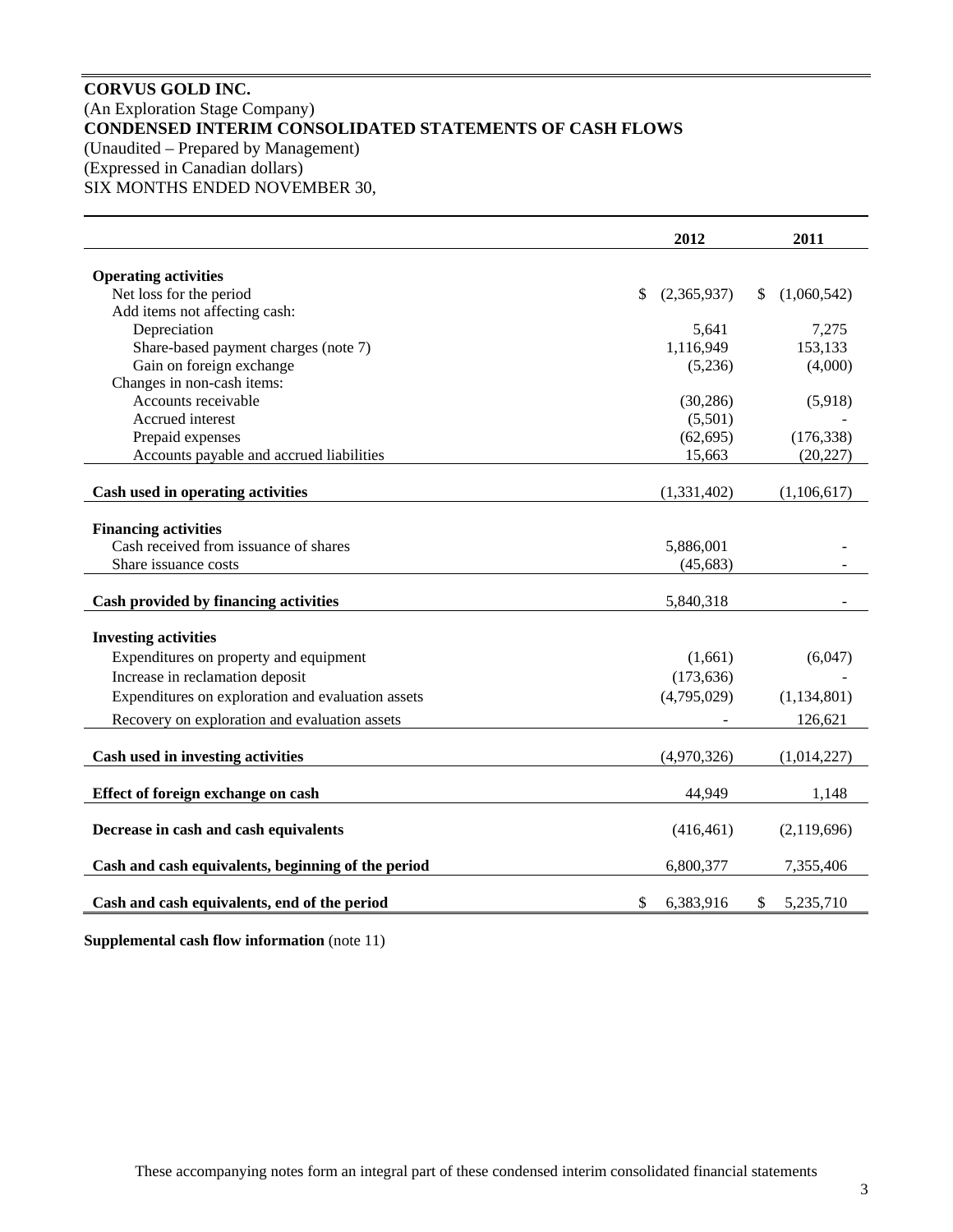# **CORVUS GOLD INC.**  (An Exploration Stage Company) **CONDENSED INTERIM CONSOLIDATED STATEMENT OF CHANGES IN EQUITY**  (Unaudited – Prepared by Management) (Expressed in Canadian dollars)

|                                                        |                  |                 |                | <b>Accumulated</b><br><b>Other</b>    |                |                     |              |
|--------------------------------------------------------|------------------|-----------------|----------------|---------------------------------------|----------------|---------------------|--------------|
|                                                        |                  |                 |                | Comprehensive                         |                |                     |              |
|                                                        |                  |                 |                | $Income(Loss) -$<br><b>Cumulative</b> |                |                     |              |
|                                                        | <b>Number of</b> | <b>Share</b>    | Contributed    | <b>Translation</b>                    |                |                     |              |
|                                                        | shares           | Capital         | <b>Surplus</b> | <b>Differences</b>                    | <b>Deficit</b> |                     | <b>Total</b> |
| <b>Balance, May 31, 2011</b>                           | 41,660,261       | 27,751,004      | 8,262,735      | $(1,001,823)$ \$<br>\$                |                | $(14, 198, 995)$ \$ | 20,812,921   |
| Net loss for the period                                |                  |                 |                |                                       |                | (1,060,542)         | (1,060,542)  |
| Other comprehensive income (loss)                      |                  |                 |                |                                       |                |                     |              |
| Exchange difference on translating foreign operations  |                  |                 |                | 738,512                               |                |                     | 738,512      |
| Share-based payment charges                            |                  |                 | 162,880        |                                       |                |                     | 162,880      |
| Balance, November 30, 2011                             | 41,660,261       | 27,751,004      | 8,425,615      | (263,311)                             |                | (15,259,537)        | 20,653,771   |
|                                                        |                  |                 |                |                                       |                |                     |              |
| Net loss for the period                                |                  |                 |                |                                       |                | (1,470,845)         | (1,470,845)  |
| Other comprehensive income (loss)                      |                  |                 |                |                                       |                |                     |              |
| Exchange difference on translating foreign operations  |                  |                 |                | 295,395                               |                |                     | 295,395      |
| Shares issued for cash                                 |                  |                 |                |                                       |                |                     |              |
| Private placement                                      | 8,250,000        | 5,527,500       |                |                                       |                |                     | 5,527,500    |
| Share-based payment charges                            |                  |                 | 165,525        |                                       |                |                     | 165,525      |
|                                                        |                  |                 |                |                                       |                |                     |              |
| <b>Balance, May 31, 2012</b>                           | 49,910,261       | 33,278,504      | 8,591,140      | 32,084                                |                | (16,730,382)        | 25,171,346   |
| Net loss for the period                                |                  |                 |                |                                       |                | (2,365,937)         | (2,365,937)  |
| Other comprehensive income (loss)                      |                  |                 |                |                                       |                |                     |              |
| Exchange difference on translating foreign operations  |                  |                 |                | (740, 548)                            |                |                     | (740, 548)   |
| Shares issued for cash                                 |                  |                 |                |                                       |                |                     |              |
| Private placement                                      | 3,250,001        | 3,477,501       |                |                                       |                |                     | 3,477,501    |
| Exercise of stock options                              | 2,730,000        | 2,051,000       |                |                                       |                |                     | 2,051,000    |
| <b>Exercise of warrants</b>                            | 325,000          | 357,500         |                |                                       |                |                     | 357,500      |
| Reclassification of contributed surplus on exercise of |                  |                 |                |                                       |                |                     |              |
| stock options and warrants                             |                  | 1,288,063       | (1,288,063)    |                                       |                |                     |              |
| Share issuance costs                                   |                  | (45, 683)       |                |                                       |                |                     | (45, 683)    |
| Share-based payment charges                            |                  |                 | 1,162,958      |                                       |                |                     | 1,162,958    |
| Balance, November 30, 2012                             | 56,215,262       | 40,406,885<br>S | 8,466,035<br>S | \$<br>$(708, 464)$ \$                 |                | (19,096,319)<br>-S  | 29,068,137   |

These accompanying notes form an integral part of these condensed interim consolidated financial statements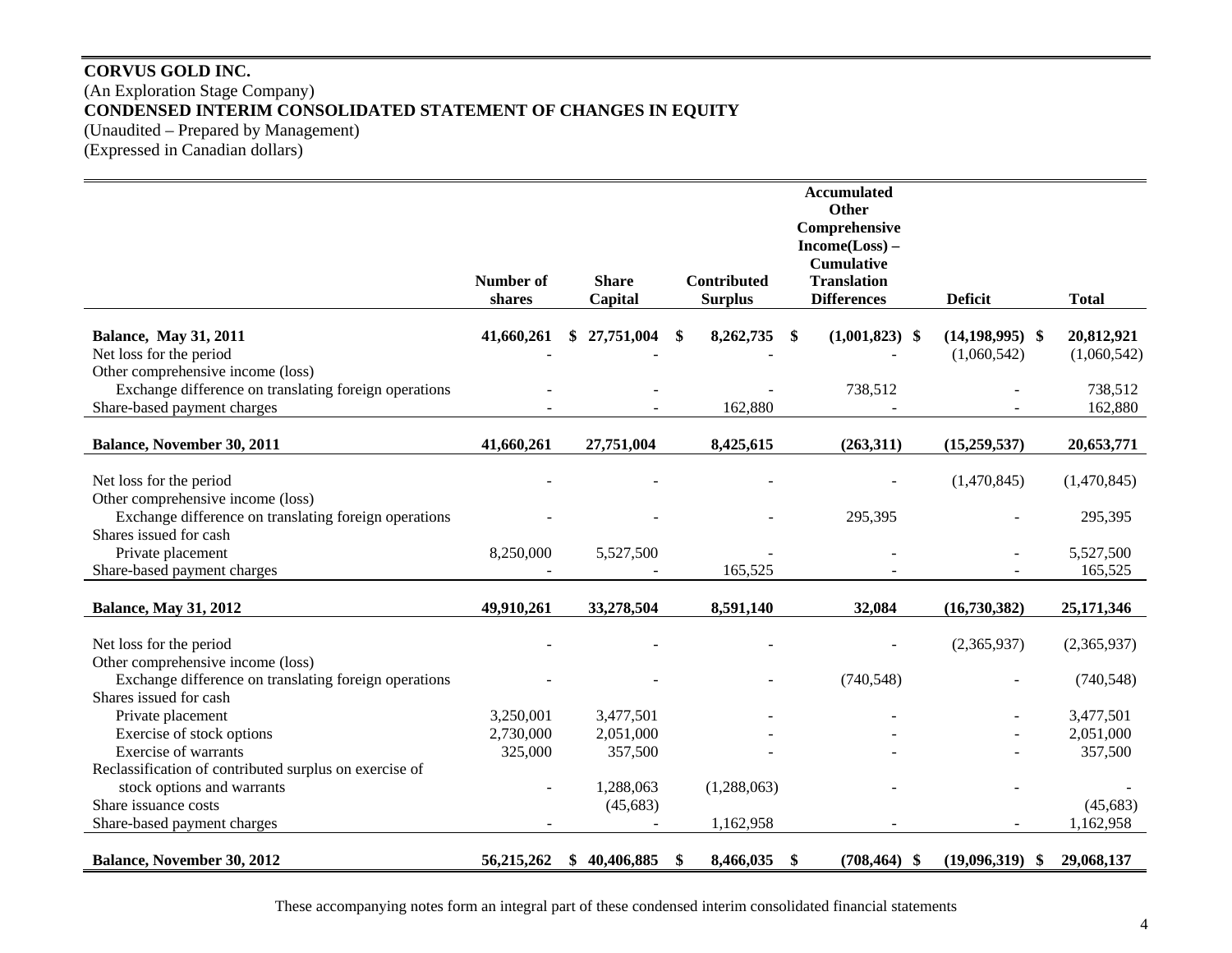## **1. NATURE AND CONTINUANCE OF OPERATIONS**

The Company was incorporated on April 13, 2010 under the BCBCA.

The Company is an exploration stage entity engaged in the business of acquiring, exploring and evaluating mineral properties, and either joint venturing or developing these properties further or disposing of them when the evaluation is completed. At November 30, 2012, the Company was in the exploration stage and had interests in properties in Alaska and Nevada, U.S.A and Quebec, Canada.

The business of mining and exploration involves a high degree of risk and there can be no assurance that current exploration programs will result in profitable mining operations. The Company has no source of revenue, and has significant cash requirements to meet its administrative overhead and maintain its mineral property interests. The recoverability of amounts shown for exploration and evaluation assets is dependent on several factors. These include the discovery of economically recoverable reserves, the ability of the Company to obtain the necessary financing to complete the development of these properties, and future profitable production or proceeds from disposition of exploration and evaluation assets. The carrying value of the Company's exploration and evaluation assets does not reflect current or future values.

These condensed interim consolidated financial statements have been prepared on a going concern basis, which presume the realization of assets and discharge of liabilities in the normal course of business for the foreseeable future. The Company's ability to continue as a going concern is dependent upon achieving profitable operations and/or obtaining additional financing. The Company has sustained losses from operations, and has an ongoing requirement for capital investment to explore its exploration and evaluation assets. Based on its current plans, budgeted expenditures, and cash requirements, the Company does not have sufficient cash to finance its current plans for at least 12 months from the date of approval of the November 30, 2012 condensed interim consolidated financial statements. The Company expects that it will need to raise substantial additional capital to accomplish its business plan over the next several years. The Company expects to seek additional financing through equity financing. There can be no assurance as to the availability or terms upon which such financing might be available.

These condensed interim consolidated financial statements do not include any adjustments to the amounts and classification of assets and liabilities that might be necessary should the Company be unable to continue in business.

## **2. SIGNIFICANT ACCOUNTING POLICIES**

#### **Basis of presentation**

#### Statement of compliance

These condensed interim consolidated financial statements have been prepared in accordance with International Financial Reporting Standards ("IFRS") as issued by the International Accounting Standards Board ("IASB") applicable to the preparation of interim financial statements, including International Accounting Standard ("IAS") 34, *"Interim Financial Reporting"*. The condensed interim consolidated financial statements should be read in conjunction with the annual financial statements for the year ended May 31, 2012, which have been prepared in accordance with IFRS as issued by the IASB.

The condensed interim consolidated financial statements have been prepared on a historical cost basis except for financial instruments classified as available-for-sale or fair value through profit and loss, which are stated at their fair value. In addition, these condensed interim consolidated financial statements have been prepared using the accrual basis of accounting.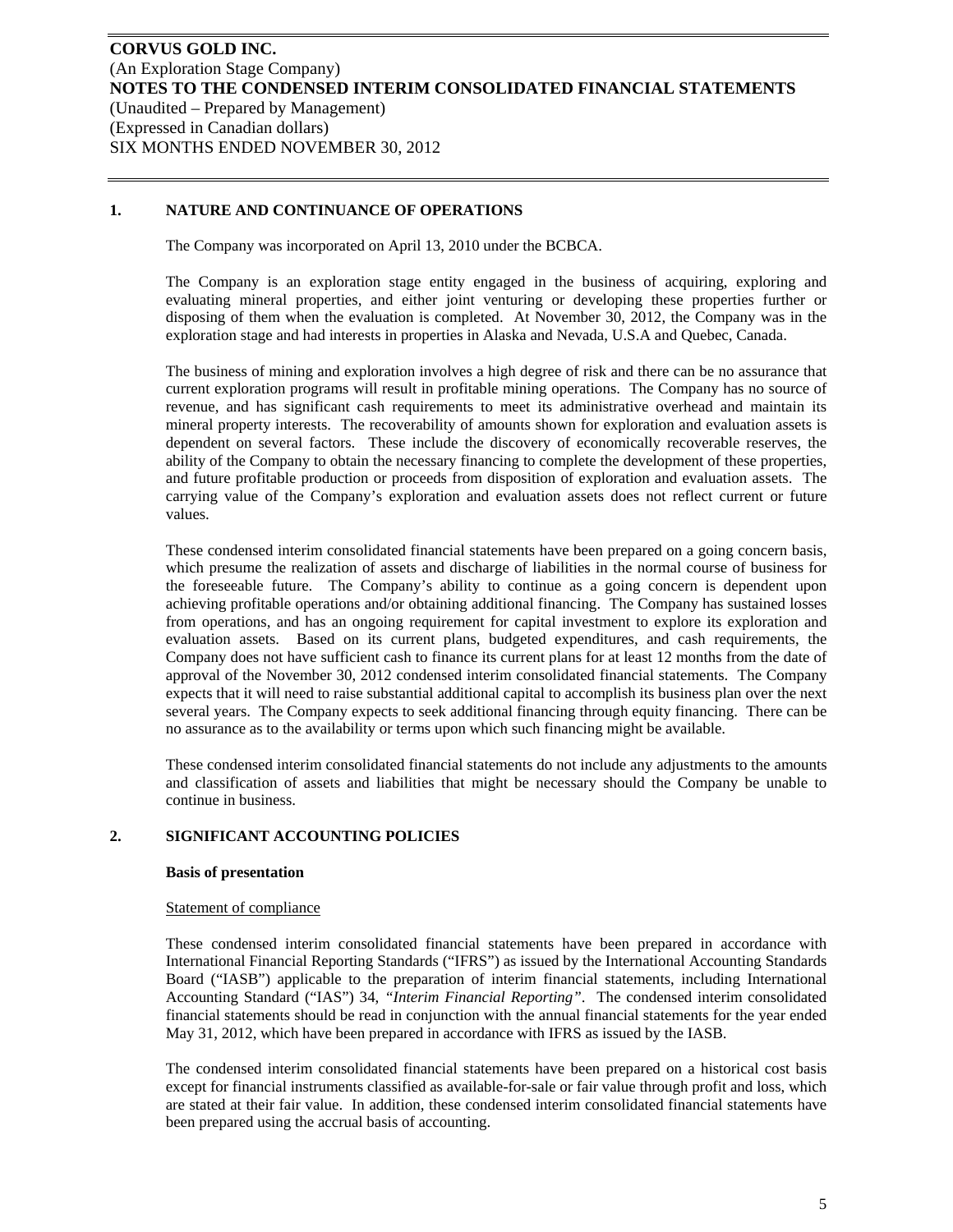## **2. SIGNIFICANT ACCOUNTING POLICIES (cont'd)**

#### **Approval of consolidated financial statements**

The condensed interim consolidated financial statements of the Company for the six months ended November 30, 2012 were reviewed by the Audit Committee and approved and authorized for issue by the Board of Directors on January 11, 2013.

#### **New accounting policies not yet adopted**

The following standards and interpretations have been issued but are not yet effective and have not been early adopted by the Company and the Company has yet to assess the full impact:

#### IFRS 9 Financial Instruments

IFRS 9 Financial Instruments is part of the IASB's wider project to replace IAS 39 Financial Instruments: Recognition and Measurement. IFRS 9 retains but simplifies the mixed measurement model and establishes two primary measurement categories for financial assets: amortized cost and fair value. The basis of classification depends on the entity's business model and the contractual cash flow characteristics of the financial asset. The standard will be effective for the Company for the year ended May 31, 2016.

#### IFRS 10 Consolidated Financial Statements

IFRS 10 builds on existing principles by identifying the concept of control as the determining factor in whether an entity should be included within the consolidated financial statements of the parent company. The standard provides additional guidance to assist in the determination of control where this is difficult to assess. The standard will be effective for the Company for the year ended May 31, 2014.

## IFRS 11 Joint Arrangements

IFRS 11 describes the accounting for arrangements in which there is joint control; proportionate consolidation is not permitted for joint ventures (as newly defined). IFRS 11 replaces IAS 31 Interests in Joint Ventures and SIC 13 Jointly Controlled Entities — Non-Monetary Contributions by Venturers. The standard will be effective for the Company for the year ended May 31, 2014.

#### IFRS 12 Disclosures of Interests in Other Entities

IFRS 12 includes the disclosure requirements for all forms of interests in other entities, including joint arrangements, associates, special purpose vehicles and other off balance sheet vehicles. The standard will be effective for the Company for the year ended May 31, 2014.

#### IFRS 13 Fair Value Measurement

IFRS 13 aims to improve consistency and reduce complexity by providing a precise definition of fair value and a single source of fair value measurement and disclosure requirements for use across all IFRS. The requirements do not extend the use of fair value accounting but provide guidance on how it should be applied where its use is already required or permitted by other standards within IFRS. The standard will be effective for the Company for the year ended May 31, 2014.

## IAS 27 Separate Financial Statements

IAS 27 addresses accounting for subsidiaries, jointly controlled entities and associates in nonconsolidated financial statements. The standard will be effective for the Company for the year ended May 31, 2014.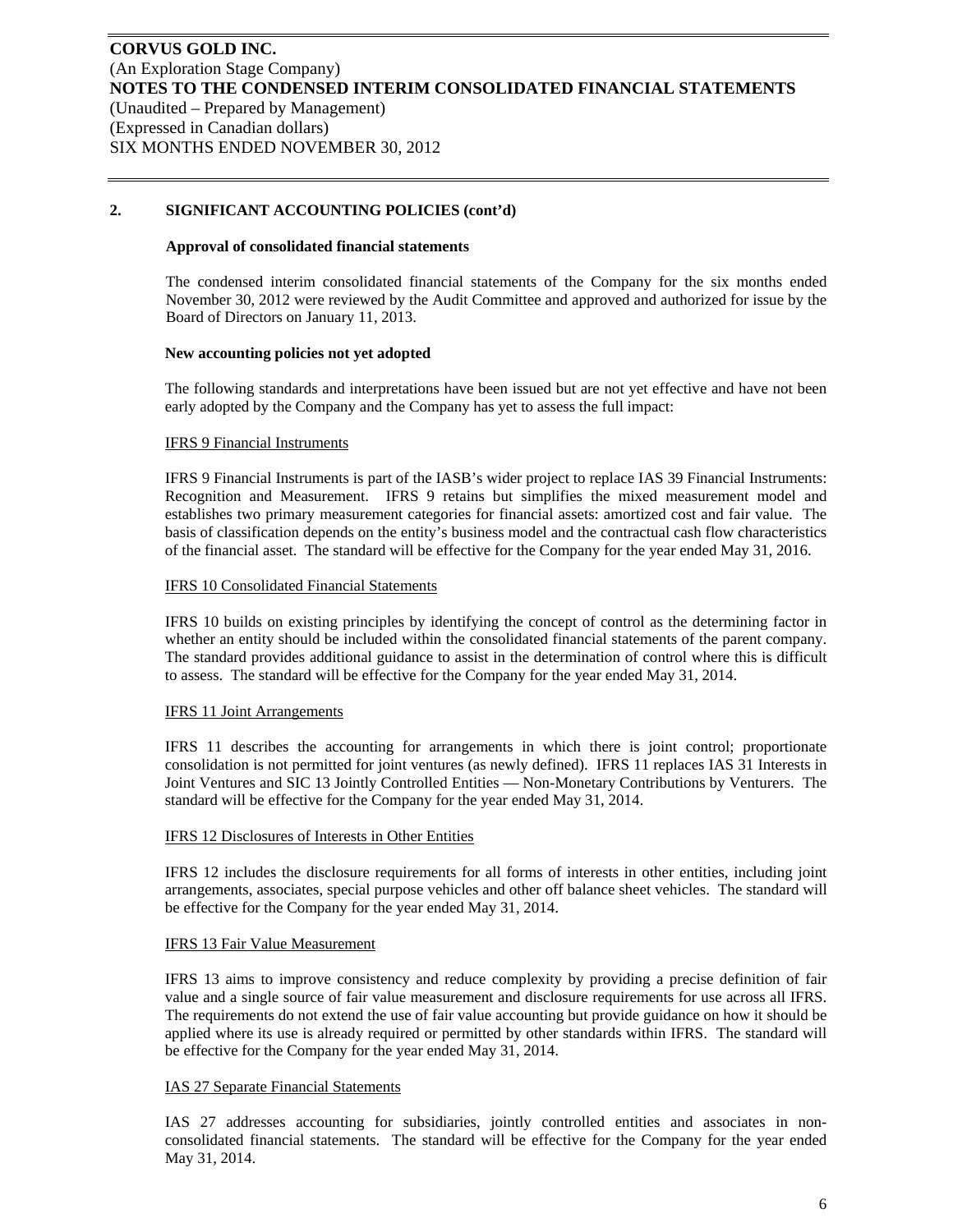## **2. SIGNIFICANT ACCOUNTING POLICIES (cont'd)**

#### **New accounting policies not yet adopted (cont'd)**

#### IAS 28 Investments in Associates and Joint Ventures

IAS 28 has been amended to include joint ventures in its scope and to address the changes in IFRS 10 – 13. The standard will be effective for the Company for the year ended May 31, 2014.

#### IAS 1 Presentation of Financial Statements

IAS 1 amendment requires components of other comprehensive income to be separately presented between those that may be reclassified to income and those that will not. The amendments are effective for annual periods beginning on or after July 1, 2012. The standard will be effective for the Company for the year ended May 31, 2014.

## IAS 32 Financial Instruments: Presentation

IAS 32 amendment provides clarification on the application of offsetting rules. The amendments are effective for annual periods beginning on or after July 1, 2012. The standard will be effective for the Company for the year ended May 31, 2014.

#### IFRIC 20 Stripping Costs in the Production Phase of a Surface Mine

IFRIC 20 clarifies when production stripping should lead to the recognition of an asset and how that asset should be measured, both initially and in subsequent periods. The standard will be effective for the Company for the year ended May 31, 2014.

## **3. RISK MANAGEMENT AND FINANCIAL INSTRUMENTS**

#### *Fair Value of Financial Instruments*

The carrying values of cash and cash equivalents, accounts receivable and accounts payable and accrued liabilities approximate their fair values due to the short-term maturity of these financial instruments. The fair values of amounts due to related parties included in accounts payable and accrued liabilities have not been disclosed as their fair values cannot be reliably measured since the parties are not at arm's length.

#### *Fair Value Hierarchy*

Financial instruments recorded at fair value on the Condensed Interim Consolidated Statements of Financial Position are classified using a fair value hierarchy that reflects the significance of the inputs used in making the measurements. The fair value hierarchy has the following levels:

- Level 1 valuation based on quoted prices (unadjusted) in active markets for identical assets or liabilities;
- Level 2 valuation techniques based on inputs other than quoted prices included in level 1 that are observable for the asset or liability, either directly (i.e. as prices) or indirectly (i.e. derived from prices); and
- Level 3 valuation techniques using inputs for the asset or liability that are not based on observable market data (unobservable inputs).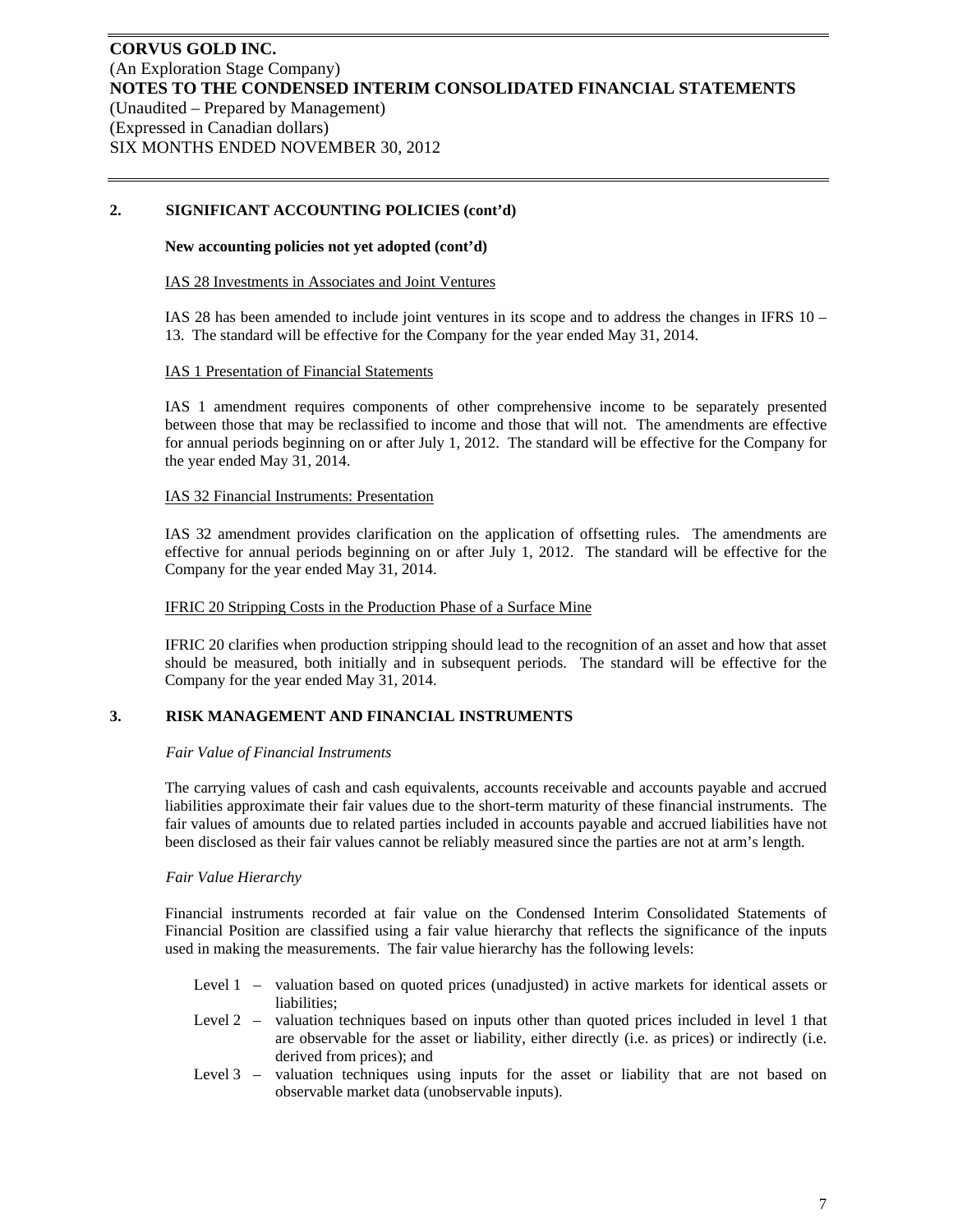## **3. RISK MANAGEMENT AND FINANCIAL INSTRUMENTS (cont'd)**

The fair value hierarchy requires the use of observable market inputs whenever such inputs exist. A financial instrument is classified to the lowest level of the hierarchy for which a significant input has been considered in measuring fair value. The following table presents the financial instruments recorded at fair value in the Consolidated Statements of Financial Position, classified using the fair value hierarchy described above:

| <b>November 30, 2012</b>  | <b>Level 1</b> | <b>Level 2</b> | <b>Level 3</b>           |
|---------------------------|----------------|----------------|--------------------------|
| Cash and cash equivalents | 6,383,916      | -              | $\overline{\phantom{a}}$ |
| May 31, 2012              | <b>Level 1</b> | <b>Level 2</b> | <b>Level 3</b>           |
| Cash and cash equivalents | 6,800,377      |                | $\overline{\phantom{a}}$ |

The Company's risk exposure and the impact on the Company's financial instruments are summarized below:

#### **a) Credit risk**

Concentration of credit risk exists with respect to the Company's cash and cash equivalents as all amounts are held at a major Canadian financial institution and a major American financial institution. The Company's concentration of credit risk and maximum exposure thereto in Canada is as follows:

|                                                                                 | November 30,<br>2012 | <b>May 31,</b><br>2012 |                      |  |
|---------------------------------------------------------------------------------|----------------------|------------------------|----------------------|--|
| Cash and cash equivalents – Canada<br>Cash and cash equivalents - United States | 5,968,457<br>415,459 |                        | 6,623,353<br>177,024 |  |
| Cash and cash equivalents                                                       | 6,383,916            |                        | 6,800,377            |  |

At November 30, 2012, the Company held a total of \$2,317,350 (May 31, 2012 - \$5,000,000) cash equivalents which consist of Guaranteed Investment Certificates ("GICs"):

|                              | Quantity  | <b>Maturity Date</b> | <b>Annual Yield</b> |
|------------------------------|-----------|----------------------|---------------------|
| <b>BMO</b> Variable Rate GIC | 2,317,350 | September 26, 2013   | 1.35%               |
|                              | 2,317,350 |                      |                     |

The Company's cash and cash equivalents at November 30, 2012 consists of \$5,968,457 in Canada and \$415,459 in the United States. Concentration of credit risk exists with respect to the Company's Canadian cash and cash equivalents as all amounts are held at a major Canadian financial institutions. Credit risk with regard to cash held in the United States is mitigated as the amount held in the United States is only sufficient to cover short-term requirements. With respect to receivables at November 30, 2012, the Company is not exposed to significant credit risk as the majority are from governmental agencies and interest accruals.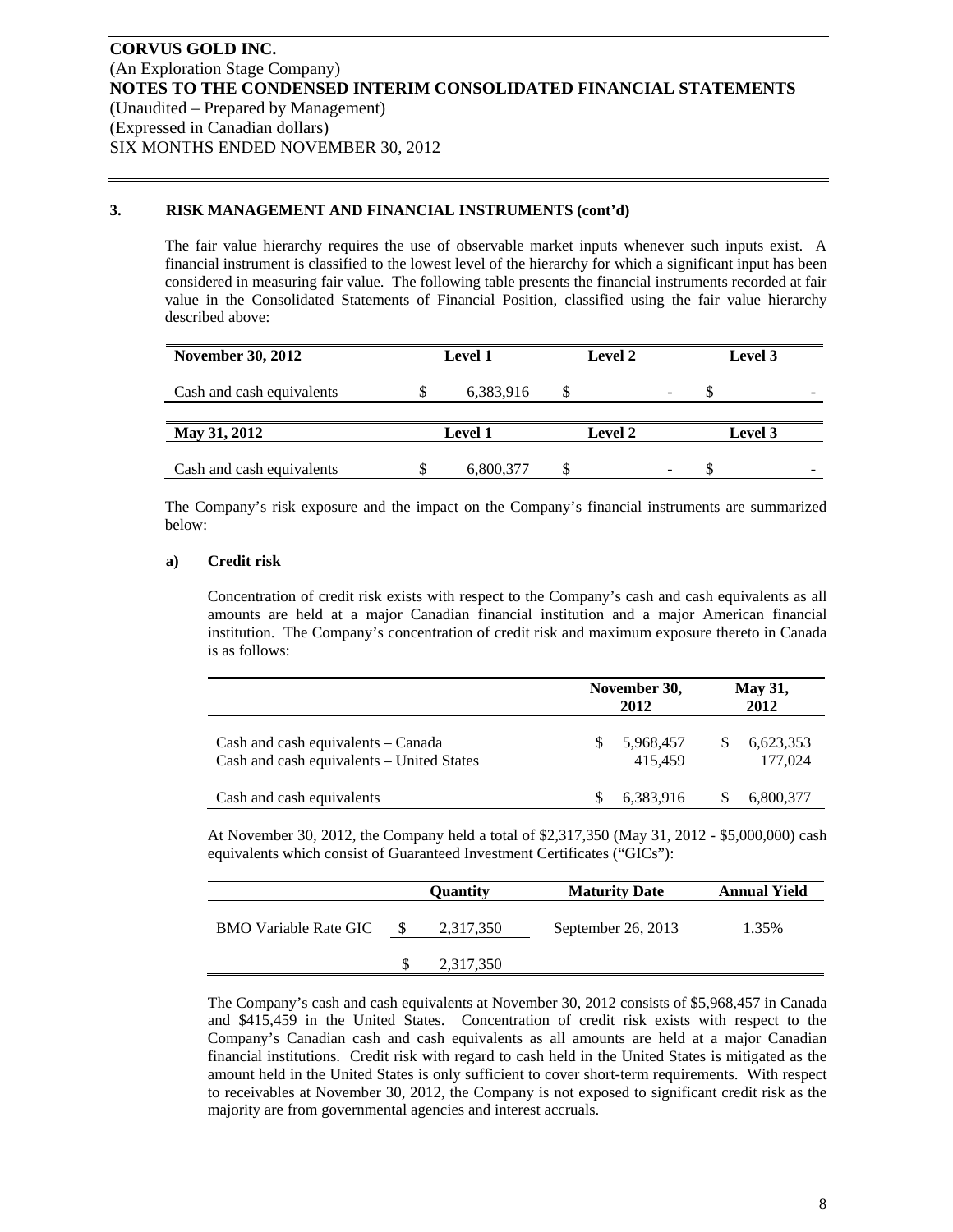## **3. RISK MANAGEMENT AND FINANCIAL INSTRUMENTS (cont'd)**

#### **b) Liquidity risk**

Liquidity risk is the risk that the Company will not be able to meet its financial obligations as they fall due. The Company's approach to managing liquidity risk is to provide reasonable assurance that it will have sufficient funds to meet liabilities when due. The Company manages its liquidity risk by forecasting cash flows from operations and anticipated investing and financing activities. At November 30, 2012, the Company had cash and cash equivalents balance of \$6,383,916, which will be sufficient to meet its obligations related to its accounts payable and accrued liabilities of \$921,344.

All non-derivative financial liabilities are made up of accounts payable and accrued liabilities and are due within three months of the period end as shown below. The Company does not have any derivative financial liabilities.

Liabilities as at November 30, 2012 were as follows:

|                                             | $0$ to $3$<br>months |         | 3 to 6<br>months |   | 6 to 12<br>months |                          | <b>Total</b> |
|---------------------------------------------|----------------------|---------|------------------|---|-------------------|--------------------------|--------------|
| Accounts payable and accrued<br>liabilities |                      | 921.344 |                  | - |                   | $\overline{\phantom{a}}$ | 921.344      |

Liabilities as at May 31, 2012 were as follows:

|                                             | $0$ to $3$<br>months | 3 to 6<br>months |    | 6 to 12<br>months |        | <b>Total</b> |
|---------------------------------------------|----------------------|------------------|----|-------------------|--------|--------------|
| Accounts payable and accrued<br>liabilities | 516,817              |                  | ۰. |                   | $\sim$ | 516,817      |

#### **c) Market risk**

Market risk is the risk that the fair value or future cash flows of a financial instrument will fluctuate because of changes in market prices. Market risk comprises three types of risk: interest rate risk, foreign currency risk and other price risk.

(i) Interest rate risk

The Company is not subject to material interest rate risk.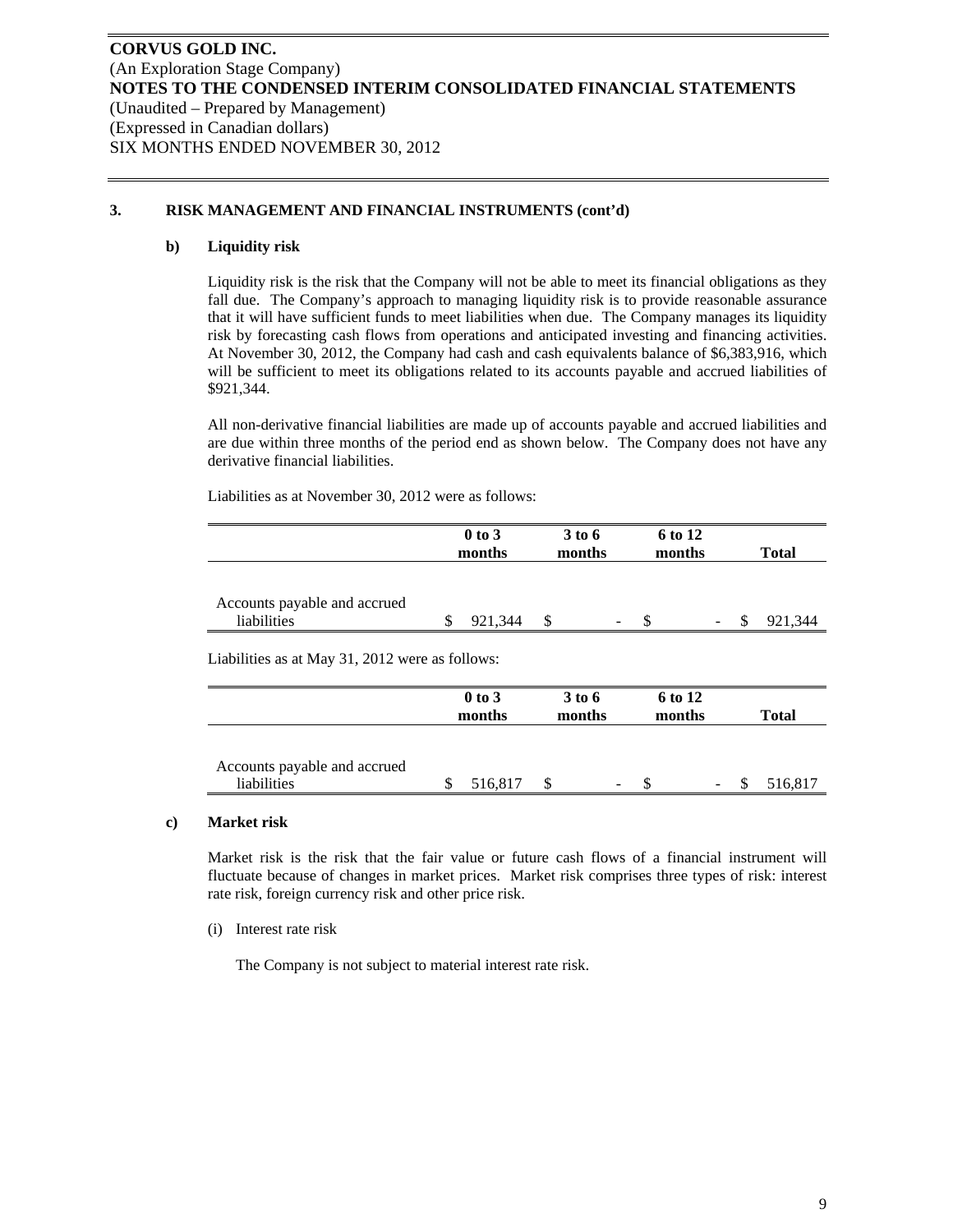## **3. RISK MANAGEMENT AND FINANCIAL INSTRUMENTS (cont'd)**

#### **(c) Market risk (cont'd)**

(ii) Foreign currency risk

The Company is exposed to foreign currency risk to the extent that certain monetary financial instruments and other assets are denominated in United States dollars. The Company has not entered into any foreign currency contracts to mitigate this risk, as it believes this risk is minimized by the minimal amount of cash held in United States funds, nor entered into any hedging arrangements with respect to mineral exploration and evaluation expenditure commitments denominated in United States dollars. The Company's sensitivity analysis suggests that a consistent 5% change in the absolute rate of exchange for the United States dollars, the foreign currency for which the Company has net monetary assets employed, would affect net assets by approximately \$141,000, foreign exchange gain (loss) by approximately \$25,000 and accumulated other comprehensive income by \$116,000. As at November 30, 2012, the Company had the following financial instruments in USD:

|                                          |   | <b>CAD</b> equivalent | <b>JSD</b> |  |  |  |
|------------------------------------------|---|-----------------------|------------|--|--|--|
|                                          |   |                       |            |  |  |  |
| Cash                                     |   | 1,041,014             | 1,047,720  |  |  |  |
| Accounts receivable                      | S | 82,360                | 82,890     |  |  |  |
| Accounts payable and accrued liabilities |   | 773.092               | 778,072    |  |  |  |

As at November 30, 2012, USD amounts were converted at a rate of USD 1.00 to CAD 0.9936.

(iii) Other price risk

Other price risk is the risk that the fair value or future cash flows of a financial instrument will fluctuate because of changes in market prices, other than those arising from interest rate risk or foreign exchange risk or commodity price risk. The Company has no financial instruments exposed to such risk.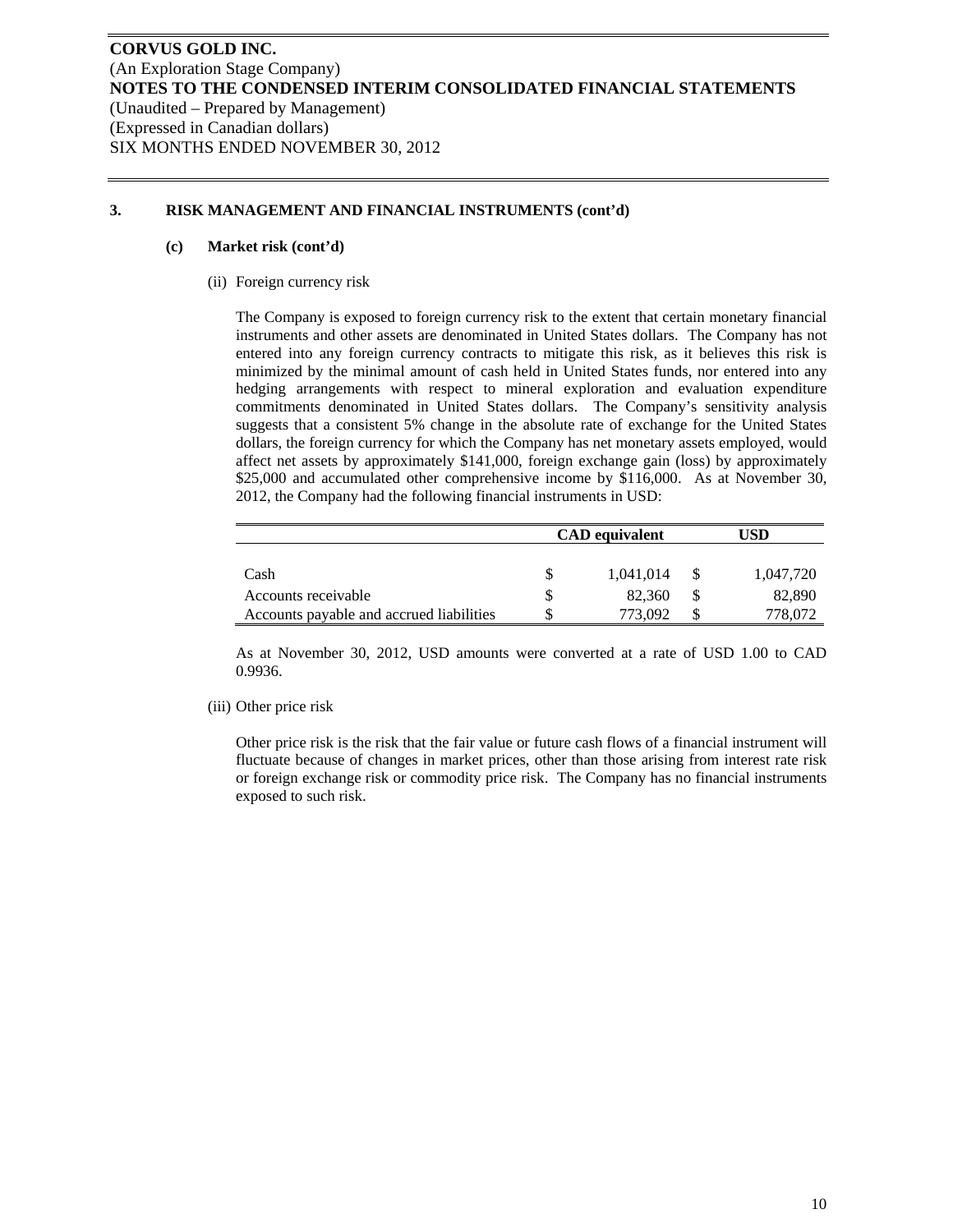#### **4. PROPERTY AND EQUIPMENT**

|                                     |           | Computer |                 |    |              |
|-------------------------------------|-----------|----------|-----------------|----|--------------|
|                                     | Equipment |          | <b>Vehicles</b> |    | <b>Total</b> |
|                                     |           |          |                 |    |              |
| Cost                                |           |          |                 |    |              |
| <b>Balance, May 31, 2012</b>        | \$        | 23,820   | \$<br>38,001    | \$ | 61,821       |
| <b>Additions</b>                    |           | 1,661    |                 |    | 1,661        |
| Currency translation adjustments    |           | (821)    | (1,446)         |    | (2,267)      |
|                                     |           |          |                 |    |              |
| <b>Balance, November 30, 2012</b>   | \$        | 24,660   | \$<br>36,555    | \$ | 61,215       |
|                                     |           |          |                 |    |              |
| <b>Depreciation</b>                 |           |          |                 |    |              |
| Balance at May 31, 2012             | \$        | 8,056    | \$<br>15,390    | \$ | 23,446       |
| Depreciation for the period         |           | 2,359    | 3,282           |    | 5,641        |
| Currency translation adjustments    |           | (305)    | (604)           |    | (909)        |
|                                     |           |          |                 |    |              |
| <b>Balance at November 30, 2012</b> | \$        | 10,110   | \$<br>18,068    | \$ | 28,178       |
|                                     |           |          |                 |    |              |
| <b>Carrying amounts</b>             |           |          |                 |    |              |
|                                     |           |          |                 |    |              |
| At May 31, 2012                     | \$        | 15,764   | \$<br>22,611    | \$ | 38,375       |
| At November 30, 2012                | \$        | 14,550   | \$<br>18,487    | \$ | 33,037       |

# **5. RECLAMATION BOND**

As at November 30, 2012 the Company has not commenced development of any exploration and evaluation assets and accordingly a reasonable estimate of the timing of the cash flows cannot be made. The Company has posted non-interest bearing bonds totalling \$175,027 (USD 176,155) with the Nevada Division of Minerals in the State of Nevada as security for these obligations. Fair value cannot be reasonably determined and accordingly the bonds have been recorded at historical cost, adjusted for current exchange rates.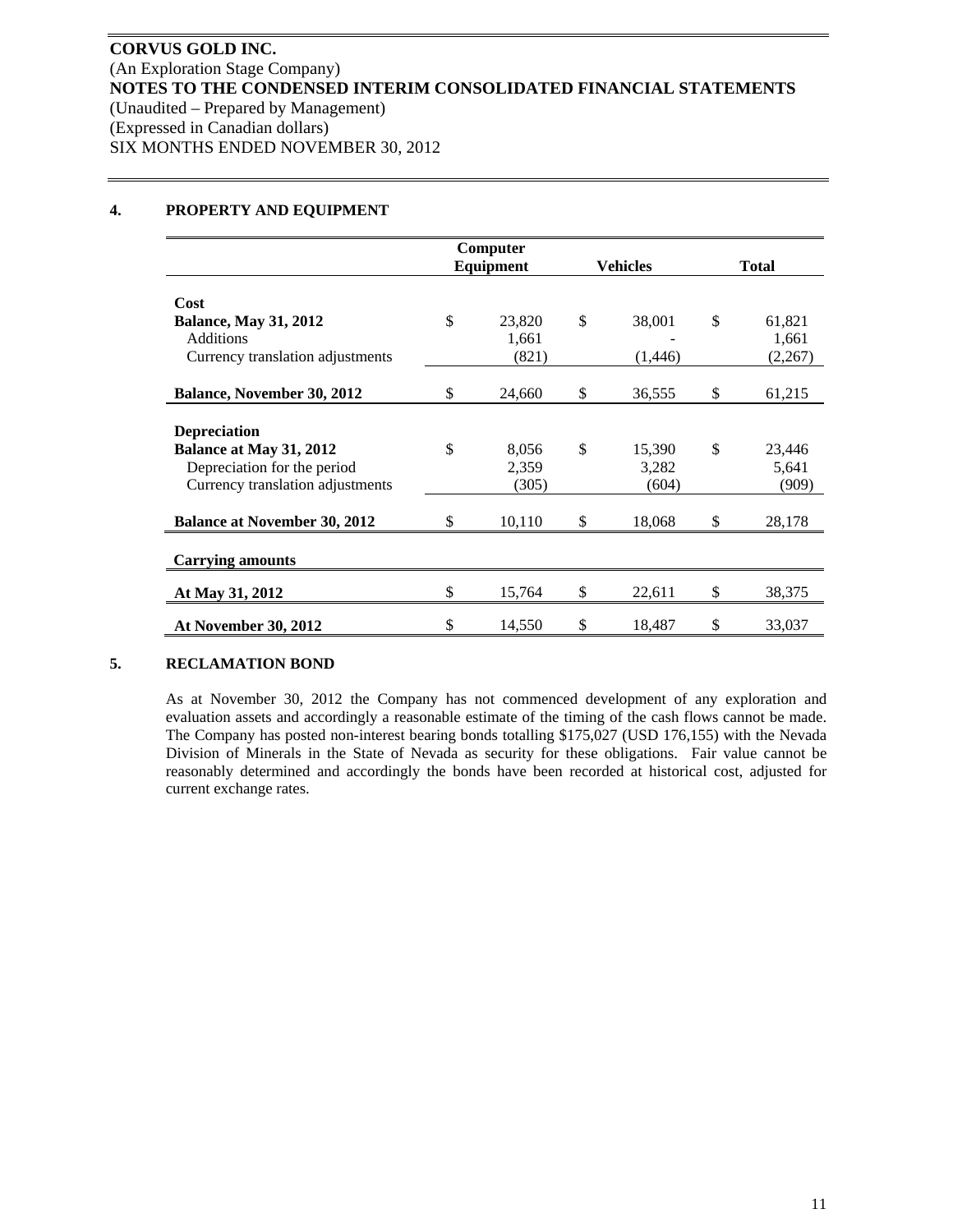# **CORVUS GOLD INC.** (An Exploration Stage Company) **NOTES TO THE CONDENSED INTERIM CONSOLIDATED FINANCIAL STATEMENTS**  (Unaudited – Prepared by Management) (Expressed in Canadian dollars) SIX MONTHS ENDED NOVEMBER 30, 2012

#### **6.EXPLORATION AND EVALUATION ASSETS**

Accumulated costs in respect of mineral tenures and mineral rights owned, leased or under option, consist of the following:

|                                                             |    | West Pogo    |    | Chisna      | North Bullfrog   | <b>LMS</b><br>Terra |             |                 | Gerfaut      | <b>Total</b> |              |
|-------------------------------------------------------------|----|--------------|----|-------------|------------------|---------------------|-------------|-----------------|--------------|--------------|--------------|
|                                                             |    | (note (6(b)) |    | (note 6(a)) | (notes 6(e))     |                     | (note 6(c)) | (note 6(d))     |              | (note 6(f))  |              |
| <b>Balance, May 31, 2012</b>                                | S. | 603,848      | -S | 1,900,581   | \$<br>9,775,562  | -S                  | 2,600,181   | 3,802,518       | $\mathbb{S}$ | 19,122       | \$18,701,812 |
| Acquisition costs:<br>Cash payments<br>Common shares issued |    |              |    |             | 126,924          |                     |             |                 |              |              | 126,924      |
|                                                             |    |              |    |             | 126,924          |                     |             |                 |              |              | 126,924      |
| Deferred exploration costs:                                 |    |              |    |             |                  |                     |             |                 |              |              |              |
| Advance to contractors                                      |    |              |    |             | 112,426          |                     |             |                 |              |              | 112,426      |
| Aircraft services                                           |    | 1,863        |    | 7,574       |                  |                     |             | 9,801           |              | 81,759       | 100,997      |
| Assay                                                       |    |              |    | 3,864       | 523,018          |                     |             | 591             |              | 85,301       | 612,774      |
| Drilling                                                    |    |              |    |             | 1,210,665        |                     | 5,181       |                 |              |              | 1,215,846    |
| Equipment rental                                            |    |              |    | 578         | 85,850           |                     |             |                 |              |              | 86,428       |
| Field costs                                                 |    | 414          |    | 2,525       | 104,139          |                     | 303         | 1,150           |              | 13,655       | 122,186      |
| Geological/Geophysical                                      |    | 953          |    | 26,654      | 433,183          |                     | 188         | 16,572          |              | 55,149       | 532,699      |
| Land maintenance & tenure                                   |    | 20,244       |    | 186,551     | 323,072          |                     | 25,702      | 121             |              | 12,723       | 568,413      |
| Permits                                                     |    |              |    |             | 70,490           |                     |             |                 |              |              | 70,490       |
| Professional fees                                           |    |              |    | 9,721       |                  |                     |             | 3,939           |              |              | 13,660       |
| <b>Studies</b>                                              |    |              |    |             | 1,362,059        |                     |             |                 |              |              | 1,362,059    |
| Transportation                                              |    |              |    |             |                  |                     | 937         |                 |              | 3,299        | 4,236        |
| Travel                                                      |    | 1,182        |    | 5,873       | 148,342          |                     | 1,539       | 2,893           |              | 46,491       | 206,320      |
|                                                             |    | 24,656       |    | 243,340     | 4,373,244        |                     | 33,850      | 35,067          |              | 298,377      | 5,008,534    |
| Total expenditures for the period                           |    | 24,656       |    | 243,340     | 4,500,168        |                     | 33,850      | 35,067          |              | 298,377      | 5,135,458    |
| Currency translation adjustments                            |    | (22, 611)    |    | (70, 196)   | (423, 443)       |                     | (98, 547)   | (144, 712)      |              |              | (759, 509)   |
| Balance, November 30, 2012                                  | \$ | 605,893      | -S | 2,073,725   | \$<br>13,852,287 | \$                  | 2,535,484   | \$<br>3,692,873 |              | \$ 317,499   | \$23,077,761 |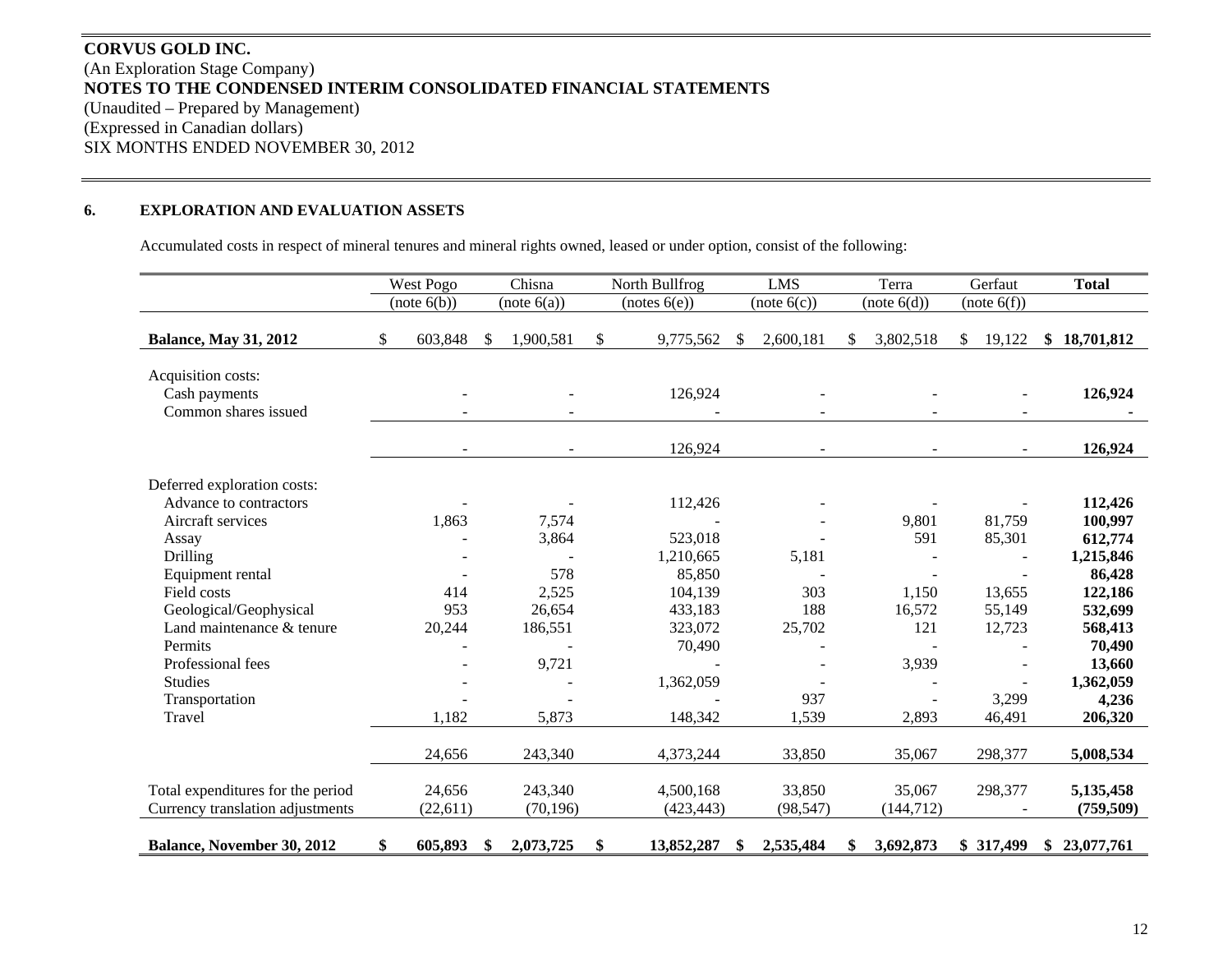On August 25, 2010, International Tower Hill Mines Ltd. ("ITH") completed a Plan of Arrangement (the "Arrangement") whereby its existing Alaska mineral properties (other than the Livengood project) and related assets and the North Bullfrog mineral property and related assets in Nevada were indirectly spun out into Corvus. As a consequence of the completion of the Arrangement, Corvus now holds the Terra, Chisna, LMS, West Pogo and North Bullfrog properties ("Spin-out Properties").

Pursuant to the Arrangement, the obligations and interests in the Spin-out Properties under the various property and related agreements have been transferred from ITH to the Company.

#### **a) Chisna Property, Alaska**

The Chisna property is located in the eastern Alaska Range, Alaska, and is comprised of unpatented mineral claims owned 100% by the Company and fee simple lands leased from Ahtna Incorporated.

On November 2, 2009, ITH and Talon Gold Alaska, Inc. (ITH's wholly-owned Alaskan subsidiary) ("Talon Gold") entered into an agreement (as amended) with Ocean Park Ventures Corp. ("OPV"). Pursuant to the agreement, an Alaskan subsidiary of OPV ("Subco") and Raven Gold formed a joint venture (the "OPV/Raven JV") for the purpose of exploring and developing the Chisna property.

The initial interests of Subco and Raven Gold in the OPV/Raven JV are 51% and 49% respectively. Raven Gold's initial contribution to the OPV/Raven JV will be its interest in the Chisna Project. Subco's contribution to the OPV/Raven JV will be funding for the OPV/Raven JV totalling USD 20,000,000 over five years; of which USD 5,000,000 must be provided during the first year. The first year amount is reduced to USD 2,000,000 if, at any time during such year, the London PM gold fix price and the LME closing copper price are each below USD 700/oz and USD 1.70/lb, respectively, for a period of ten consecutive trading days. If Subco fails to fund any portion of the initial USD 5,000,000 (or USD 2,000,000 as applicable) in the first year, Raven Gold will be entitled to terminate the OPV/Raven JV and OPV and Subco will be jointly indebted to Raven Gold for the difference between USD 5,000,000 (or USD 2,000,000 as applicable) and the amount actually funded. Subco has funded the required USD 5,000,000.

Raven Gold was the operator of the OPV/Raven JV during the first year. In year two, Subco is the operator and in years three and thereafter, Subco will be entitled to continue to be the operator of the OPV/Raven JV and to maintain operatorship until and unless it ceases to hold a majority interest in the OPV/Raven JV. Any work program proposed by the operator will be subject to approval by the five member OPV/Raven JV management committee. After Subco has completed its USD 20,000,000 initial contribution, the OPV/Raven JV participant with the greatest interest in the OPV/Raven JV will be entitled to nominate three members of the management committee.

If Subco funds the entire required USD 20,000,000 within five year period, it will have the option to acquire a further 19% interest in the OPV/Raven JV by producing a positive bankable feasibility study in respect of the Chisna Project within five years after electing to exercise such option, and by funding any additional exploration required to produce such a study. The feasibility study must support a mining operation at a minimum level of 300,000 ounces per year of gold equivalent production. If Subco does not fund the entire required USD 20,000,000 within five year period, then Subco will be deemed to have withdrawn from the OPV/Raven JV and will thereafter have no residual interest in the Chisna property.

In consideration for ITH providing the resources for Raven Gold to enter into the OPV/Raven JV, OPV is required to issue 200,000 common shares to ITH following satisfaction of the conditions precedent to the formation of the OPV/Raven JV (received on March 15, 2010) and an additional 200,000 shares each anniversary thereafter (ITH received 200,000 shares on March 15, 2011 and 200,000 shares on March 20, 2012), to a total of 1,000,000 shares, provided the OPV/Raven JV is in good standing.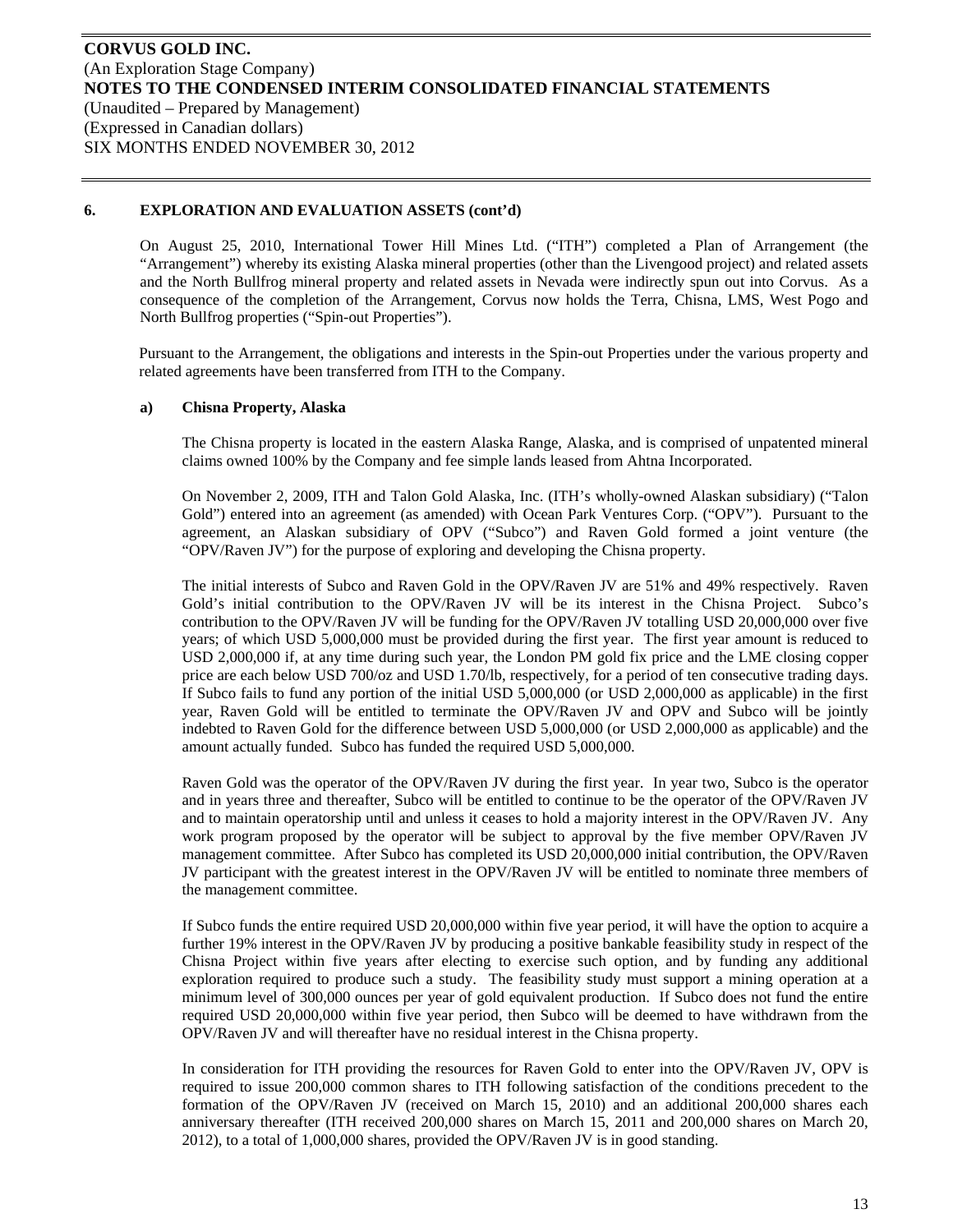## **a) Chisna Property, Alaska (cont'd)**

The formation of the OPV/Raven JV, and the rights of OPV/Subco under the OPV/Raven JV Agreement, were subject to a pre-emptive right in favour of AngloGold under the AngloGold Agreement, which was waived by AngloGold on November 17, 2009. Consequently, Subco and Raven Gold proceeded with the OPV/Raven JV, and will be bound by the existing Indemnity and Pre-emptive Rights Agreement among AngloGold, ITH and Talon Gold, as provided for in the AngloGold Agreement. The principal effect of that agreement on the OPV/Raven JV will be indemnity provisions relating to the Chisna Project, and AngloGold will have no further pre-emptive right in respect of the Chisna Project.

The formation of the OPV/Raven JV was accepted for filing by the TSXV on behalf of OPV on March 15, 2010 and ITH received the initial 200,000 common shares of OPV required under the November 2, 2009 OPV/Raven JV Agreement.

On November 7, 2012, OPV withdrew from the joint venture and thereby returned 100% of the Chisna Project to the Company.

On March 24, 2010, Raven Gold entered into a Mineral Exploration Agreement with Option to Lease with Ahtna Incorporated ("Ahtna"), an Alaska Native Regional Corporation, concerning approximately 26,516 hectares of fee simple lands in the Athell Area of Alaska surrounding or adjacent to some of the blocks of mineral claims owned by Raven Gold (the "Ahtna Agreement").

The key terms of the Ahtna Agreement include the following:

- exclusive right to explore, and the option to enter into a mining lease to develop and mine, the subject lands for a six-year period
- annual option payments of USD 1.00 USD 1.25 per acre
- minimum exploration expenditures of USD 4.00 USD 8.00 per acre, provided that if the agreement is not terminated at the end of any option year, the exploration expenditures for the next year become a firm commitment
- at the end of the third year, Raven Gold will release at least 50% of the original lands subject to the agreement
- preferential contracting, hiring and training practice for Ahtna shareholders or designees
- scholarship contributions to the Ahtna Heritage Foundation (USD 10,000/year, subject to increase for inflation)
- all surface work subject to Ahtna archaeological and cultural clearance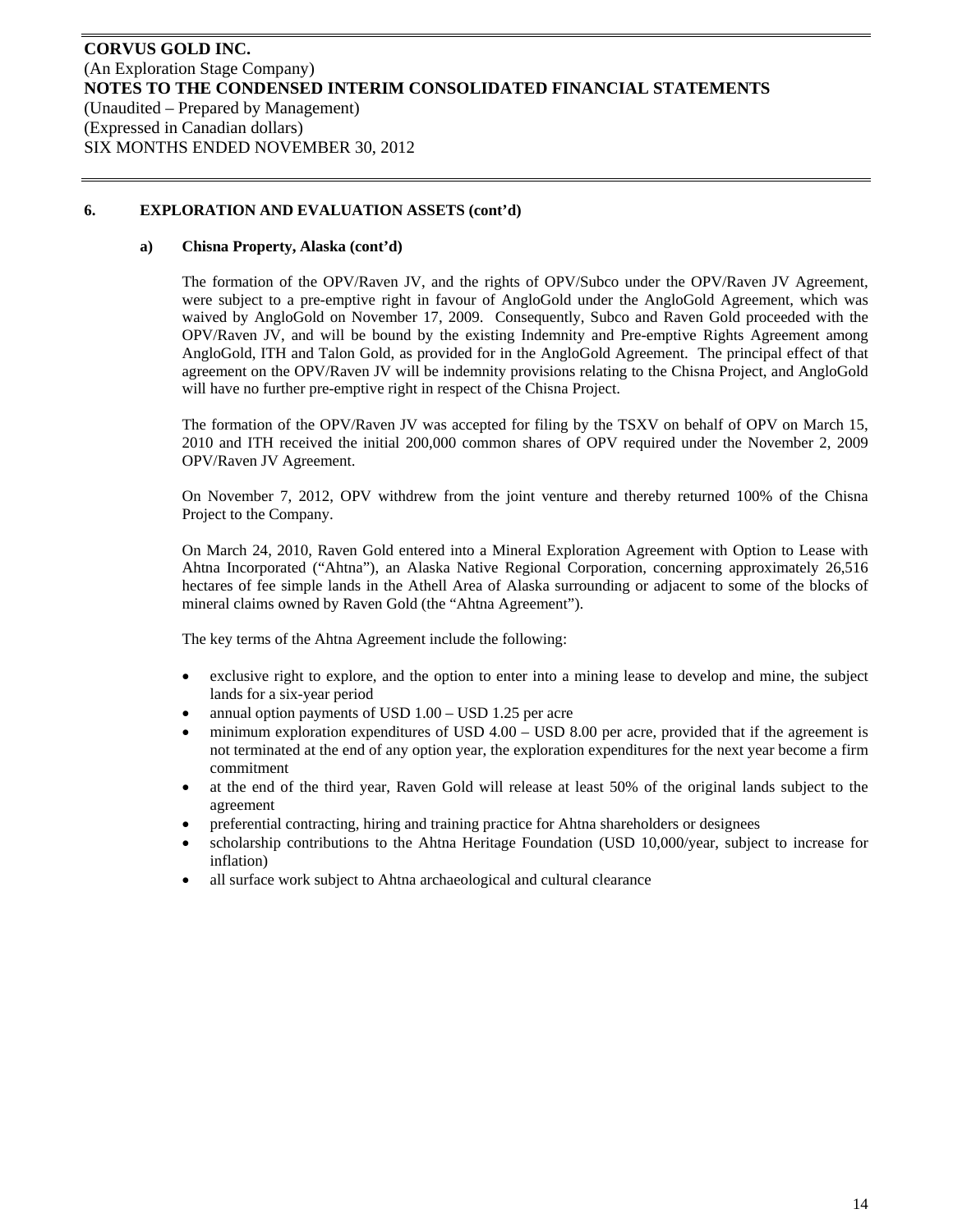#### **a) Chisna Property, Alaska (cont'd)**

Upon Raven Gold having expended an aggregate of USD 1,000,000 (including 2,500 feet of core drilling) and having completed a feasibility study over some or all of the land subject to the exploration agreement within the six year term of the Ahtna Agreement, Raven Gold has the option to enter into a mining lease. The key terms of the mining lease include:

- exclusive mining rights for an initial term of ten years and so long thereafter as commercial production continues
- minimum exploration expenditures of USD 4.00 USD 9.00 per acre subject to the lease until commercial production is achieved, escalating over time
- advance minimum royalty payments of USD 6.00 USD 12.00 per acre escalating over time (50% deductible from production royalties)
- NSR production royalties for gold and silver scaled from 2.5% (gold price USD 550 per ounce or less) to 14% (gold price USD 1,900 per ounce or higher). 2.5% on base metals and 3% on all minerals other than gold, silver or base metals
- in the event Raven Gold acquires rights to minerals within the area subject to the lease, the acquired minerals lands are subject to a production royalty in favour of Ahtna of 2% of the gross value of any gold and silver and a NSR of 1% on base metals
- Ahtna is also entitled to receive an amount by which 20% of the net profits realized by Raven Gold from its mining operations on Ahtna minerals (10% in the case of non-Ahtna minerals) in any year exceed the aggregate royalties paid by Raven Gold to Ahtna in that year
- Ahtna has the right to acquire a working interest in the lands subject to the lease, which is to be greater than or equal to 10% but not more than 15%, upon Raven Gold having made a production decision, and in consideration, Ahtna will be required to fund ongoing operations after such exercise in an amount equal to 200% of Ahtna's percentage share of the pre-production expenditures incurred by Raven Gold (not including advance minimum royalty payments to Ahtna). Should Ahtna exercise such option, it would become a participant in the OPV/Raven JV.

#### **b) West Pogo Property, Alaska**

The West Pogo property is located approximately 50 kilometres north of Delta Junction, Alaska, and consists of unpatented mineral claims owned 100% by the Company.

On March 24, 2010, ITH entered into a binding letter of intent with First Star Resources Inc. ("First Star") in connection with the West Pogo Property (the "WP LOI"). Under the terms of the WP LOI, a US subsidiary of First Star ("First Star US") has the ability to earn an initial 55% interest, and a second option to earn a further 45%, for a total of 100% interest. On December 2, 2011, full ownership of the West Pogo Property was returned to the Company by agreement with First Star as a consequence of First Star US not completing the required expenditures.

On March 5, 2012, Raven Gold granted to Alix Resources Corp. ("Alix") the right to earn an interest in the West Pogo Property. In order to earn a 60% interest in the project, Alix is required to incur USD 5,000,000 in work expenditures on the project (with year one being USD 250,000) and pay annual payments of USD 25,000 (paid USD 25,000 on March 19, 2012) to Raven Gold, all over 5 years. Raven Gold will retain a 2 – 3% NSR royalty on the project, with Alix having the right to purchase 1% of the royalty for USD 1,000,000. Alix has the right to purchase Raven Gold's interest in the project by converting each 10% of interest into an additional 1% NSR.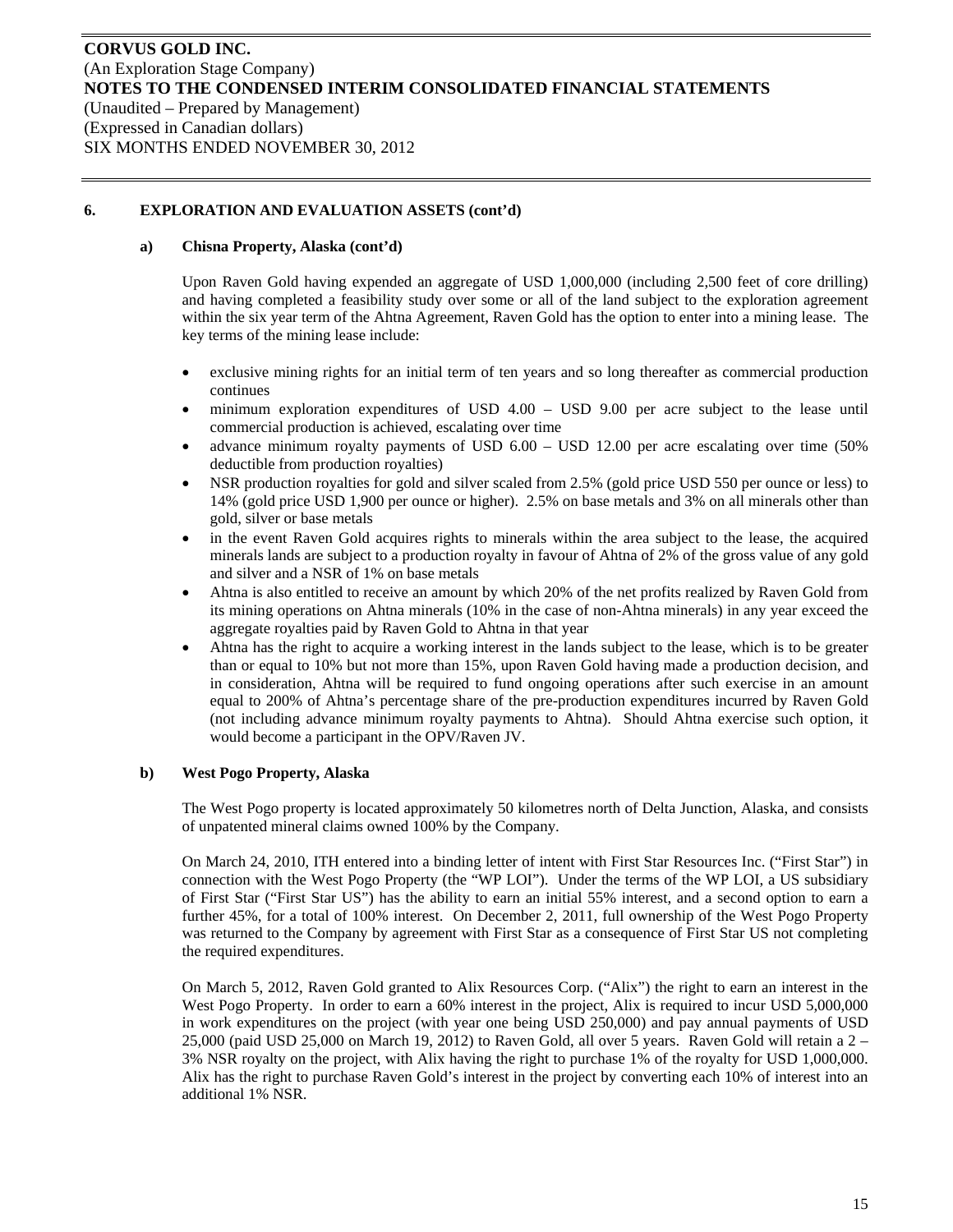#### **c) LMS Property, Alaska**

The LMS property consists of unpatented mineral claims owned 100% by the Company.

On March 24, 2010, ITH entered into a binding letter of intent (the "LMS LOI") with First Star, in connection with the LMS Property. Under the terms of the LMS LOI, First Star US has the ability to earn an initial 55% interest, and a second option to earn a further 45%, for a total 100% interest. On December 2, 2011, full ownership of the LMS Property was returned to the Company by agreement with First Star as a consequence of First Star US not completing the required expenditures.

## **d) Terra Property, Alaska**

The Terra Property consists of State of Alaska unpatented lode mining claims held by the Company and State of Alaska unpatented lode mining claims leased from an individual. The lease requires a payment on execution of USD 25,000 (paid), and advance minimum royalties of USD 25,000 on or before March 22, 2006 (paid), USD 50,000 on or before March 22, 2007 (paid), USD 75,000 on or before March 22, 2008 (paid), USD 100,000 on or before March 22, 2009 (paid) and each subsequent March 22 until March 22, 2015 (paid USD 100,000 on each of February 2, 2010, March 21, 2011 and March 22, 2012), and thereafter USD 125,000 until the expiry of the lease (all of which are recoverable from production royalties). The lessor is entitled to receive a NSR production royalty on gold equal to 3.0% if the gold price is USD 450 per ounce or lower and 4% if the gold price is USD 450 per ounce or higher, plus a NSR royalty of 4% on all other mineral products other than gold. 1% of the royalty may be purchased for USD 1,000,000 and a further 1% for USD 3,000,000.

On February 26, 2010, ITH signed a letter of intent ("LOI") to enter into a joint venture with American Mining Corporation ("AMC"), a private Nevada corporation, on the Terra Property. Pursuant to the LOI, an Alaskan subsidiary of AMC and Raven Gold were to form a joint venture with the aim of developing the Terra Property to production. On May 17, 2010, AMC assigned the Terra Project LOI to Terra Mining Corporation ("TMC"), a company incorporated under the laws of British Columbia. On September 15, 2010, Raven Gold and Terra Gold Corporation (a US subsidiary of TMC) ("TGC") entered into the formal joint venture agreement (as amended) to give effect to the joint venture ("Terra JV"). On March 1, 2011, TMC was acquired by, and became a wholly owned subsidiary of, WestMountain Index Advisor, Inc. a public company based in Denver, Colorado ("WestMountain").

Effective September 15, 2010, TGC will have an initial 51% interest in the Terra Property, subject to TGC funding an aggregate of USD 6,000,000 in direct exploration and development expenditures on or before December 31, 2013 with initial USD 1,000,000 being required prior to December 31, 2011. As part of the funding, TGC will pay Raven Gold an aggregate of USD 200,000 as payment for the camp and equipment previously constructed by ITH and acquired by Raven Gold (USD 33,000 received February 16, 2012, USD 67,000 received March 5, 2012 and USD 100,000 received on January 4, 2013).

TGC is required to pay to ITH, the former holder of the Terra Property, an aggregate of USD 300,000 (USD 300,000 received by ITH) in stages to December 31, 2012. TGC/TMC are required to deliver to ITH an aggregate of 750,000 common shares of TMC (now 750,000 WestMountain common shares) prior to December 31, 2012 (750,000 common shares received by ITH).

TGC has granted Raven Gold a sliding scale NSR royalty between 0.5% and 5% on all precious metal production for the Terra Property and a 1% NSR royalty on all base metal production.

If TGC fails to fund any portion of the initial first year commitment and eventual three year commitment, or if the required payments and shares are not delivered to ITH, Raven Gold will be entitled to terminate the agreement and retain 100% of the property.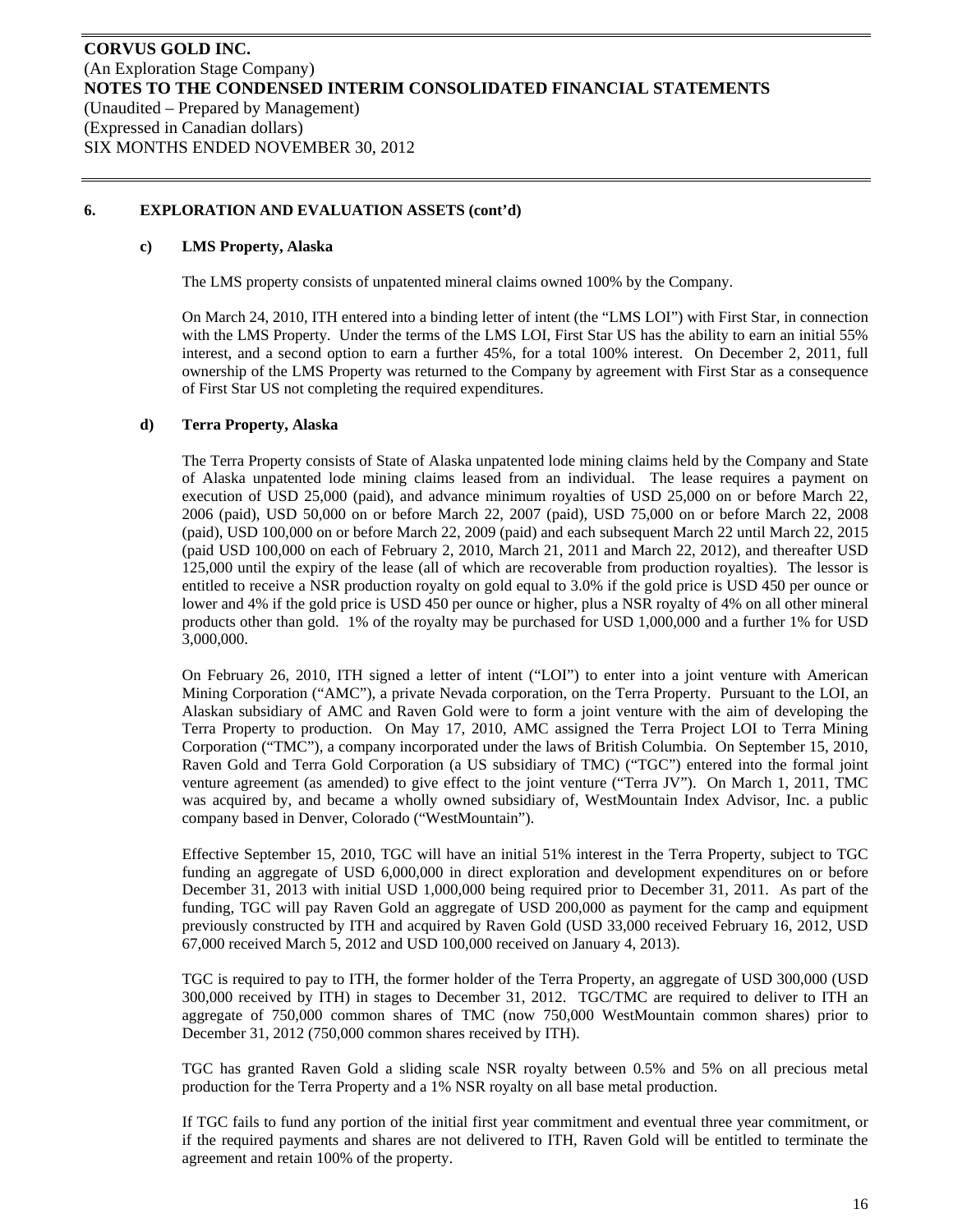#### **d) Terra Property, Alaska (cont'd)**

After it has completed its initial USD 6,000,000 contribution, TGC will have the option to increase its interest in the project by 29% (to a total of 80%) by funding an additional USD 3,050,000 of development work. To exercise such option, TGC/TMC will be required to pay ITH an additional USD 150,000 and deliver an additional 250,000 common shares of TMC.

Following TGC having completed its initial contribution (if it does not elect to acquire an additional 29% interest) or having earned an 80% interest (if it does), each party will be required to contribute its pro rata share of further expenditures. Should the interest of Raven Gold be diluted below 10% as a consequence of it not funding its proportionate share of the joint venture expenditures, the residual interest of Raven Gold interest will be converted to an additional property wide 1% NSR royalty on all metals produced.

#### **e) North Bullfrog Project, Nevada**

The Company's North Bullfrog project consists of certain leased patented lode mining claims and an additional 458 federal unpatented mining claims owned 100% by the Company.

#### (i) **Interests acquired from Redstar Gold Corp.**

On October 9, 2009, a US subsidiary of ITH at the time (Corvus Nevada) completed the acquisition of all of the interests of Redstar Gold Corp. ("Redstar") and Redstar Gold U.S.A. Inc. ("Redstar US") in the North Bullfrog project, which consisted of the following leases:

- (1) Pursuant to a mining lease and option to purchase agreement made effective October 27, 2008 between Redstar and an arm's length limited liability company, Redstar has leased (and has the option to purchase) 12 patented mining claims referred to as the "Connection" property. The ten-year, renewable mining lease requires advance minimum royalty payments (recoupable from production royalties, but not applicable to the purchase price if the option to purchase is exercised) of USD 10,800 (paid) on signing and annual payments for the first three anniversaries of USD 10,800 and USD 16,200 for every year thereafter (USD 10,800 paid on each of September 30, 2009, 2010 and 2011 and USD 16,000 paid on September 30, 2012). Redstar has an option to purchase the property (subject to the NSR royalty below) for USD 1,000,000 at any time during the life of the lease. Production is subject to a 4% NSR royalty, which may be purchased by the lessee for USD 1,250,000 per 1% (USD 5,000,000 for the entire royalty).
- (2) Pursuant to a mining lease made and entered into as of May 8, 2006 between Redstar and two arm's length individuals, Redstar has leased 3 patented mining claims which form part of the North Bullfrog project holdings. The lease is for an initial term of 10 years, and for so long thereafter as mining activities continue on the claims or contiguous claims held by the lessee. The lessee is required to pay advance minimum royalty payments (recoupable from production royalties) of USD 4,000 on execution, USD 3,500 on each of May 8, 2007, 2008 and 2009 (paid), USD 4,500 on May 8, 2010 and each anniversary thereafter, adjusted for inflation (paid to May 8, 2012). The lessor is entitled to receive a 2% NSR royalty on all production, which may be purchased by the lessee for USD 1,000,000 per 1% (USD 2,000,000 for the entire royalty).
- (3) Pursuant to a mining lease made and entered into as of May 8, 2006 between Redstar and an arm's length private Nevada corporation, Redstar has leased 2 patented mining claims which form part of the North Bullfrog project holdings. The lease is for an initial term of 10 years, and for so long thereafter as mining activities continue on the claims or contiguous claims held by the lessee. The lessee is required to pay advance minimum royalty payments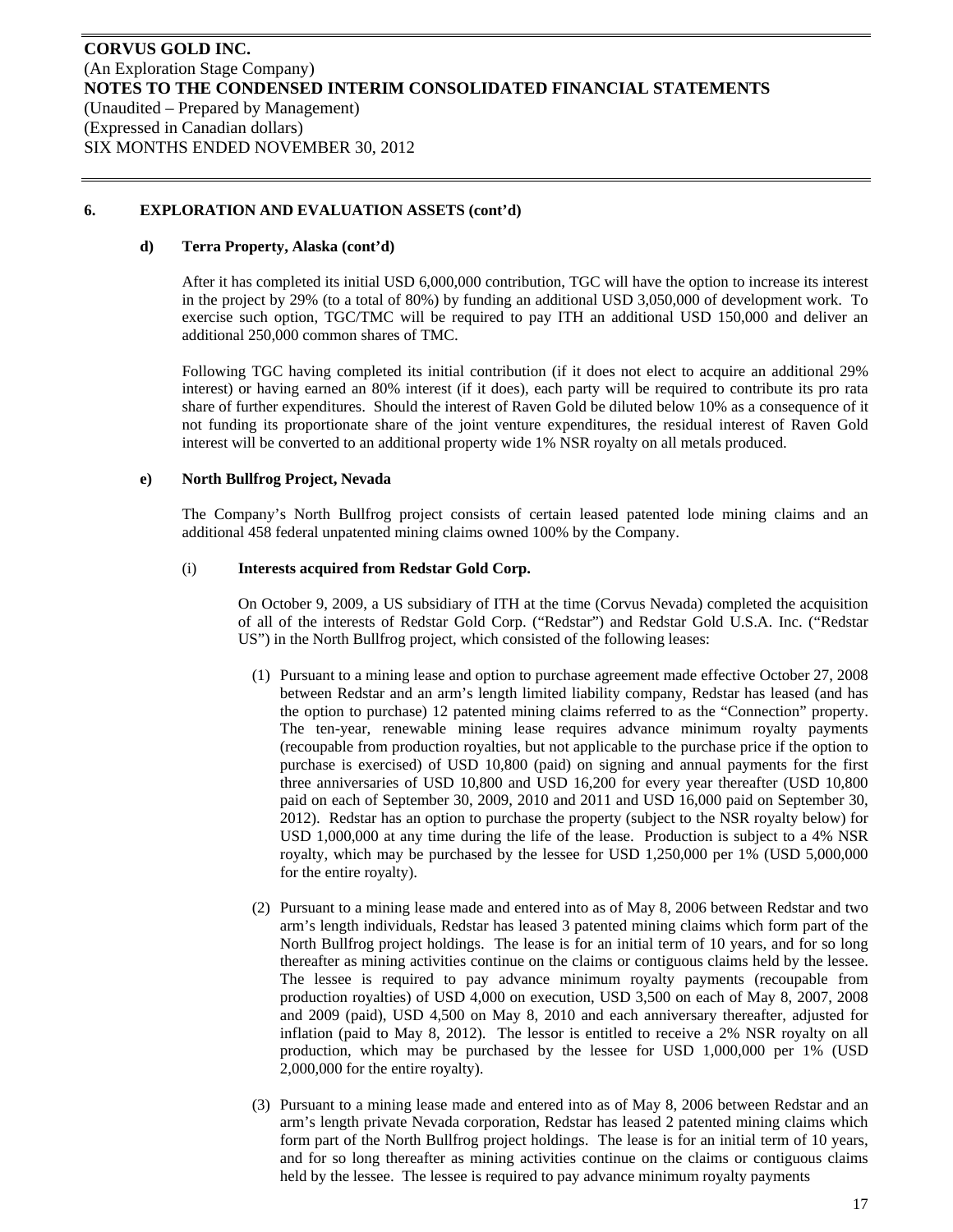#### **e) North Bullfrog Project, Nevada (cont'd)**

#### (i) **Interests acquired from Redstar Gold Corp. (cont'd)**

(recoupable from production royalties) of USD 2,000 on execution, USD 2,000 on each of May 8, 2007, 2008 and 2009 (paid), USD 3,000 on May 8, 2010 and each anniversary thereafter, adjusted for inflation (paid to May 8, 2012). The lessor is entitled to receive a 3% NSR royalty on all production, which may be purchased by the lessee for USD 850,000 per 1% (USD 2,550,000 for the entire royalty).

- (4) Pursuant to a mining lease made and entered into as of May 16, 2006 between Redstar and an arm's length individual, Redstar has leased 12 patented mineral claims which form part of the North Bullfrog project holdings. The lease is for an initial term of 10 years, and for so long thereafter as mining activities continue on the claims or contiguous claims held by the lessee. The lessee is required to pay advance minimum royalty payments (recoupable from production royalties) of USD 20,500 on execution and USD 20,000 on each anniversary thereafter (paid to May 16, 2012). The lessor is entitled to receive a 4% NSR royalty on all production, which may be purchased by the lessee for USD 1,000,000 per 1% (USD 4,000,000 for the entire royalty).
- (5) Pursuant to a mining lease made and entered into as of May 22, 2006 between Redstar and two arm's length individuals, Redstar has leased 3 patented mineral claims which form part of the North Bullfrog project holdings. The lease is for an initial term of 10 years, and for so long thereafter as mining activities continue on the claims or contiguous claims held by the lessee. The lessee is required to pay advance minimum royalty payments (recoupable from production royalties) of USD 8,000 on execution, USD 4,800 on each of May 22, 2007, 2008 and 2009 (paid), USD 7,200 on May 22, 2010 and each anniversary thereafter, adjusted for inflation (paid to May 22, 2012). The lessor is entitled to receive a 2% NSR royalty on all production, which may be purchased by the lessee for USD 1,000,000 per 1% (USD 2,000,000 for the entire royalty).
- (6) Pursuant to a mining lease made and entered into as of June 16, 2006 between Redstar and an arm's length individual, Redstar has leased one patented mineral claims which form part of the North Bullfrog project holdings. The lease is for an initial term of 10 years, and for so long thereafter as mining activities continue on the claims or contiguous claims held by the lessee. The lessee is required to pay advance minimum royalty payments (recoupable from production royalties) of USD 2,000 on execution, USD 2,000 on each of June 16, 2007, 2008 and 2009 (paid), USD 3,000 on June 16, 2010 and each anniversary thereafter, adjusted for inflation (paid to May 6, 2012). The lessor is entitled to receive a 2% NSR royalty on all production, which may be purchased by the lessee for USD 1,000,000 per 1% (USD 2,000,000 for the entire royalty).

As a consequence of the acquisition of Redstar and Redstar US's interest in the foregoing leases, Corvus Nevada is now the lessee under all of such leases. The Company acquired all of the shares of Corvus Nevada on August 26, 2010 upon the completion of the Arrangement.

#### (ii) **Interests acquired directly by Corvus Nevada**

(1) Pursuant to a mining lease and option to purchase agreement made effective December 1, 2007 between Corvus Nevada and a group of arm's length limited partnerships, Corvus Nevada has leased (and has the option to purchase) patented mining claims referred to as the "Mayflower" claims which form part of the North Bullfrog project. The terms of the lease/option are as follows: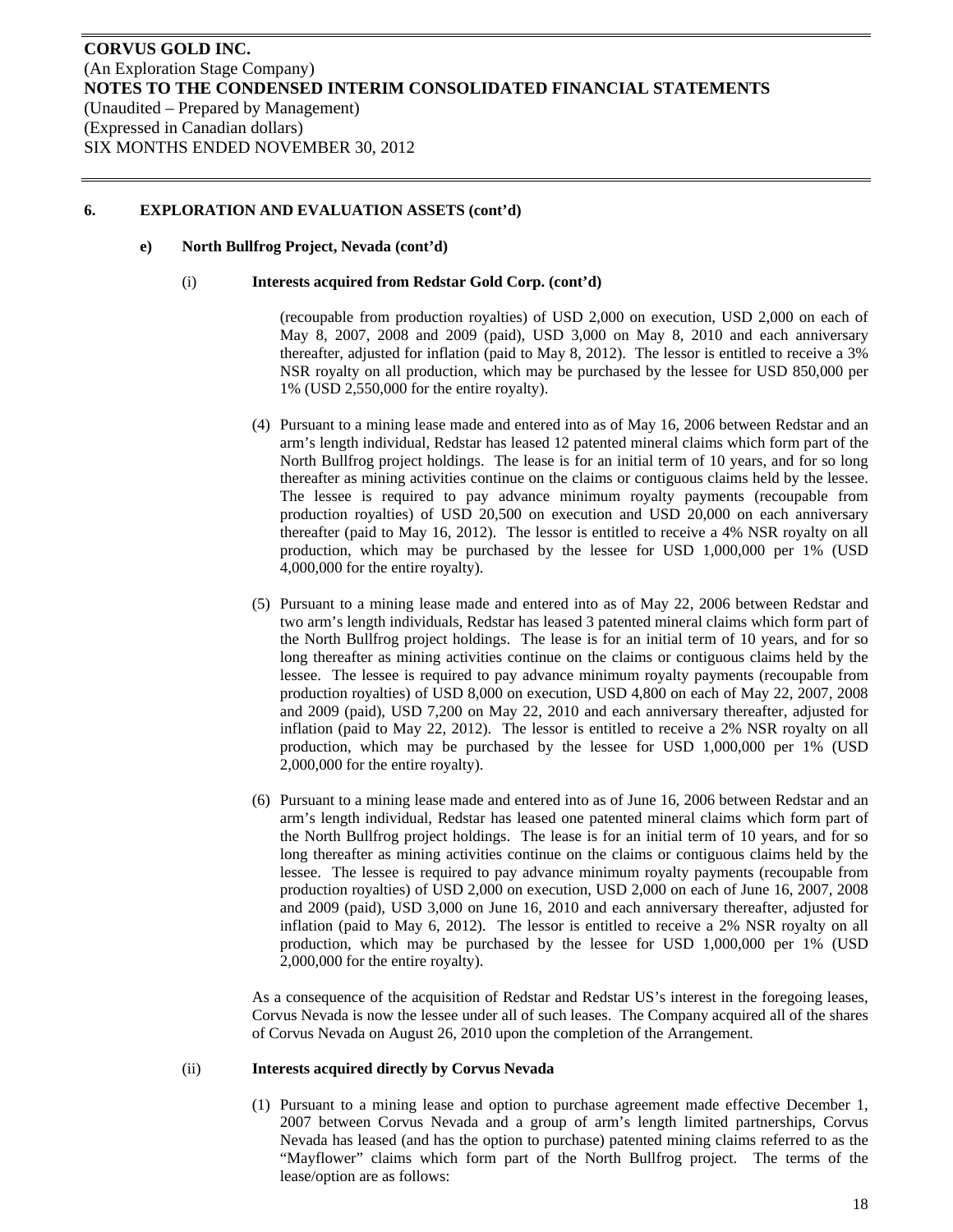#### **e) North Bullfrog Project, Nevada (cont'd)**

#### (ii) **Interests acquired directly by Corvus Nevada (cont'd)**

- ¤ *Terms*: Initial term of five years, commencing December 1, 2007, with the option to extend the lease for an additional five years. The lease will continue for as long thereafter as the property is in commercial production or, alternatively, for an additional three years if Corvus Nevada makes advance minimum royalty payments of USD 100,000 per year (which are recoupable against actual production royalties).
- ¤ *Lease Payments*: USD 5,000 (paid) and 25,000 common shares of ITH (delivered) following regulatory acceptance of the transaction; and an additional USD 5,000 and 20,000 common shares on each of the first through fifth lease anniversaries (USD 5,000 paid on each of December 10, 2008, October 14, 2009, November 10, 2010 and September 28, 2011 and 20,000 common shares of ITH delivered on each of September 8, 2008, November 25, 2009 and November 28, 2011). Pursuant to an agreement with the lessors, in lieu of the 20,000 ITH shares due December 1, 2010, Corvus Nevada paid USD 108,750 on November 10, 2010 and delivered 46,250 common shares of the Company on December 2, 2010. If Corvus Nevada elects to extend the lease for a second five-year term, it will pay USD 10,000 and deliver 50,000 common shares of ITH upon election being made, and an additional 50,000 common shares of ITH on each of the sixth through tenth anniversaries (USD\$10,000 paid on October 31, 2012 and 50,000 common shares of ITH delivered on October 25, 2012).
- ¤ *Work Commitments*: USD 100,000 per year for the first three years (incurred), USD 200,000 per year for the years  $4 - 6$  and USD 300,000 for the years  $7 - 10$ . Excess expenditures in any year may be carried forward. If Corvus Nevada does not incur the required expenditures in year one, the deficiency is required to be paid to the lessors.
- ¤ *Retained Royalty*: Corvus Nevada will pay the lessors a NSR royalty of 2% if the average gold price is USD 400 per ounce or less, 3% if the average gold price is between USD 401 and USD 500 per ounce and 4% if the average gold price is greater than USD 500 per ounce.
- (2) Pursuant to a mining lease and option to purchase made effective March 1, 2011 between Corvus Nevada and an arm's length individual, Corvus Nevada has leased, and has the option to purchase, 2 patented mineral claims which form part of the North Bullfrog project holdings. The lease is for an initial term of 10 years, subject to extension for an additional 10 years (provided advance minimum royalties are timely paid), and thereafter for so long thereafter as mining activities continue on the claims. The lessee is required to pay advance minimum royalty payments (recoupable from production royalties, but not applicable to the purchase price if the option to purchase is exercised) of USD 20,000 on execution (paid), USD 25,000 on each of March 1, 2012 (paid), 2013 and 2014, USD 30,000 on March 1, 2015 and each anniversary thereafter, adjusted for inflation. The lessor is entitled to receive a 2% NSR royalty on all production. The lessee may purchase the royalty for USD 1,000,000 per 1%. If the lessee purchases the entire royalty (USD 2,000,000) the lessee will also acquire all interest of the lessor in the subject property.

#### **f) Gerfaut Property, Quebec**

On February 2, 2012, the Company signed an agreement ("Gerfaut Agreement") with respect to an option/joint venture with Les Ressources Tectonic Inc. ("LRT"), an arm's length private company, whereby the Company may acquire up to an 80% interest in the Gerfaut Property ("Gerfaut claims"), consisting of 60 mineral claims located in Northern Quebec. Under the Gerfaut Agreement, in order to earn an 80% interest in the Gerfaut claims, the Company will be required to: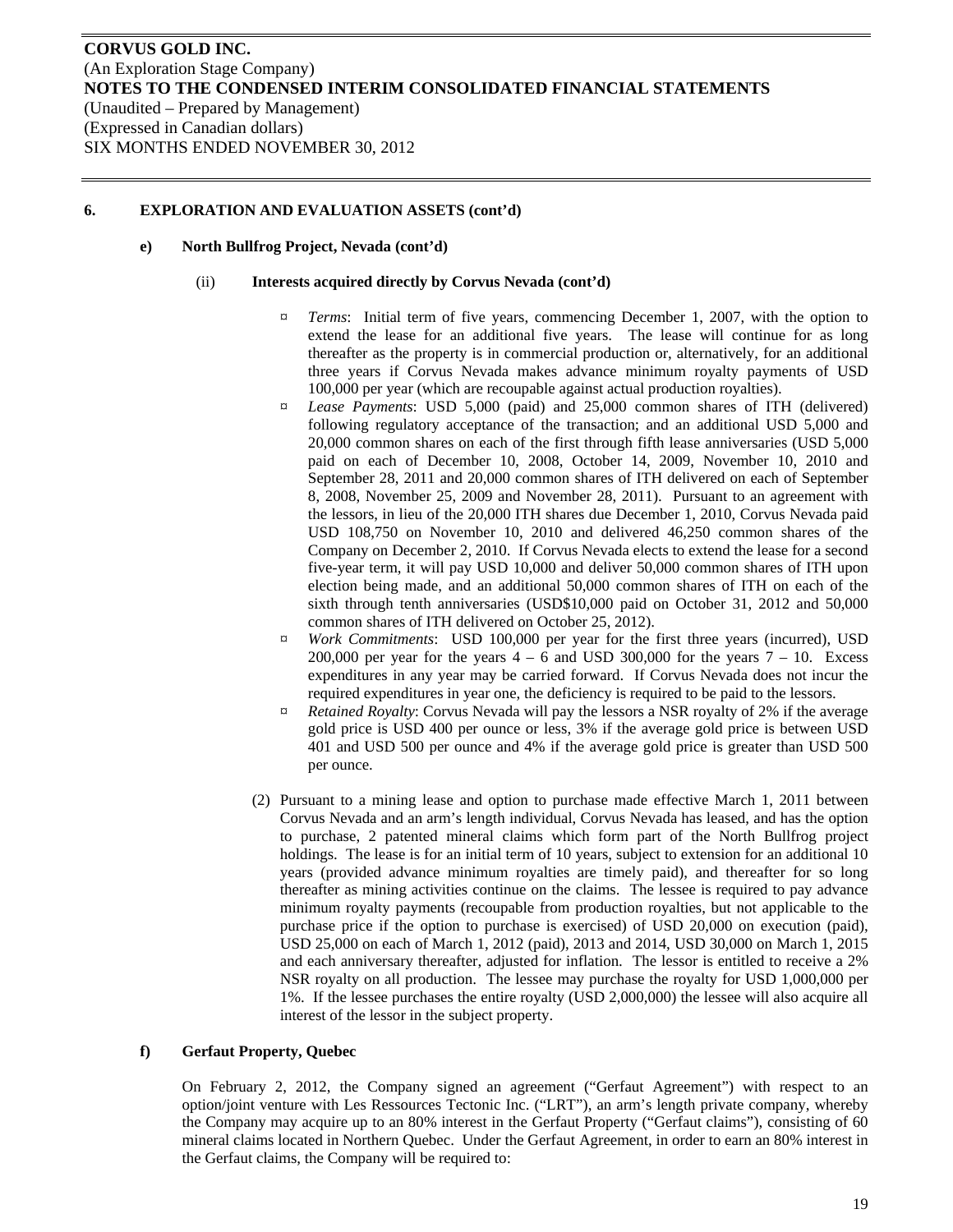## **f) Gerfaut Property, Quebec (cont'd)**

- Make an initial payment of \$10,000 (paid) on the execution of the initial letter of intent
- Make aggregate payments to LRT of \$250,000 over five years to May 1, 2017 (all or some of any such payments may be satisfied by the issuance of common shares of the Company at the Company's election) and incur aggregate exploration expenditures on the Gerfaut claims of \$565,000 over five years to May 1, 2017, upon completion of which payments and expenditures the Company will have earned a 60% interest in the Gerfaut claims
- Upon having earned its initial 60% interest, the Company may elect to earn an additional 20% interest (80% total) by incurring additional exploration expenditures of \$2,000,000 on the Gerfaut claims within three years after it has exercised to option to acquire the initial 60% interest
- LRT retains a 2% NSR royalty, of which the Company can buy back half (being 1%) at any time for \$1,500,000
- Following the Company having earned either its initial 60% interest (if it does not elect to or fails to earn an additional 20% interest) or 80% interest, the Company and LRT will enter into a joint venture, in which each party will be responsible for providing its pro rata share of all joint venture expenditures. If a party does not contribute its full share of such expenditures, its interest in the joint venture and the Gerfaut claims will be diluted. If a party's interest is diluted to 10% or less, such party will transfer all interest in the joint venture and Gerfaut claims to the remaining participant in exchange for receipt of a 3% Net Profits Interest.

In September 2012, the Company acquired 91 additional claims adjacent to the Gerfaut claims and an additional claim block of 32 claims located nearby (none of which are subject to the Gerfaut Agreement except that the Company has agreed to transfer such claims to LRT if the Company determines to abandon any of them).

## **Acquisitions**

The acquisition of title to mineral properties is a detailed and time-consuming process. The Company has taken steps, in accordance with industry norms, to verify title to mineral properties in which it has an interest. Although the Company has taken every reasonable precaution to ensure that legal title to its properties is properly recorded in the name of the Company (or, in the case of an option, in the name of the relevant optionor), there can be no assurance that such title will ultimately be secured.

## **Environmental Expenditures**

The operations of the Company may in the future be affected from time to time in varying degrees by changes in environmental regulations, including those for future removal and site restoration costs. Both the likelihood of new regulations and their overall effect upon the Company vary greatly and are not predictable. The Company's policy is to meet or, if possible, surpass standards set by relevant legislation by application of technically proven and economically feasible measures.

Environmental expenditures that relate to ongoing environmental and reclamation programs are charged against earnings as incurred or capitalized and amortized depending on their future economic benefits. Estimated future removal and site restoration costs, when the ultimate liability is reasonably determinable, are charged against earnings over the estimated remaining life of the related business operation, net of expected recoveries. The Company has determined as of November 30, 2012, the disturbances to earth is minimal, therefore has not recorded provisions for environmental expenditures.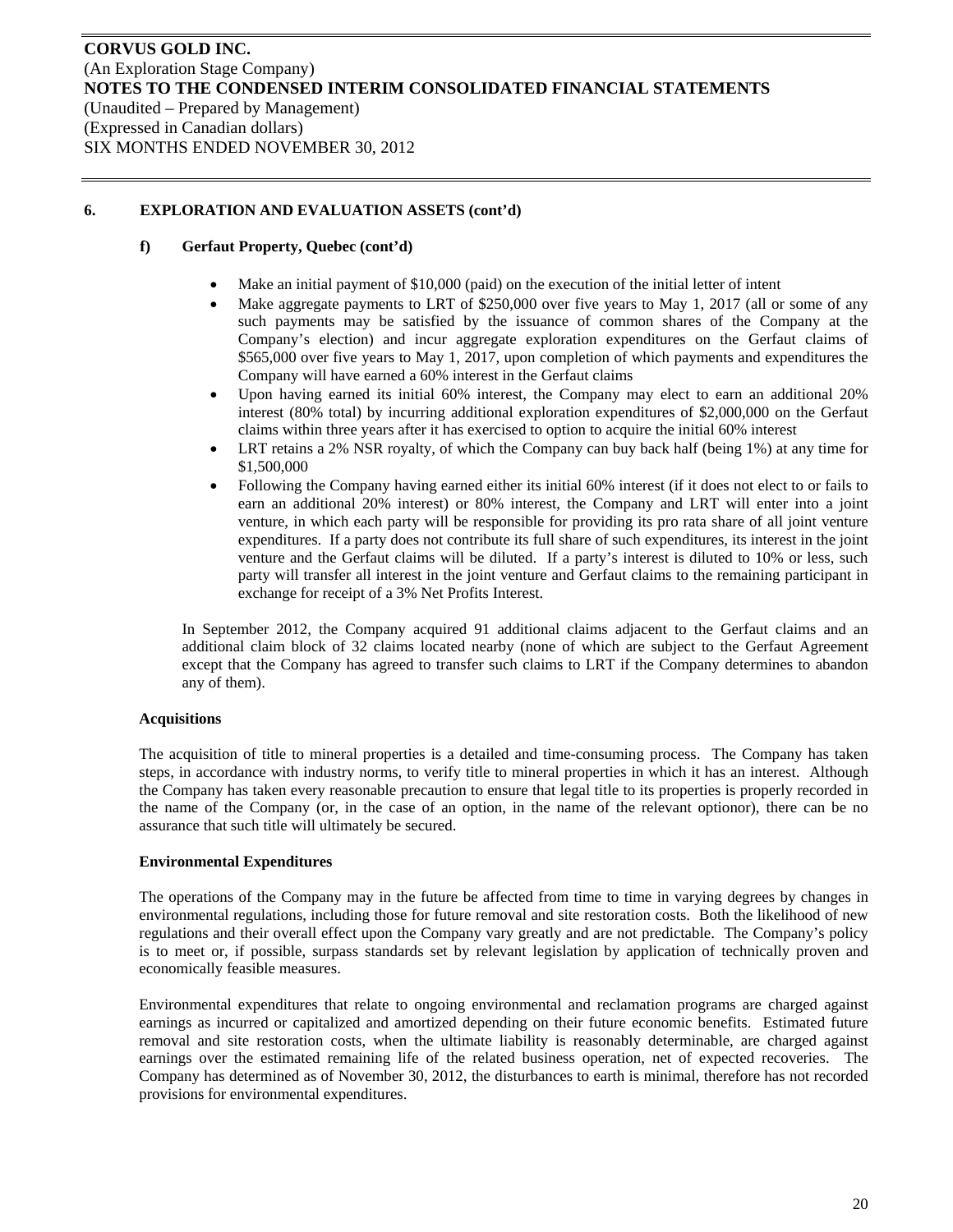## **7. SHARE CAPITAL**

#### **Authorized**

Unlimited common shares without par value.

#### **Share issuances**

During the period ended November 30, 2012:

- a) On November 2, 2012, the Company closed a non-brokered private placement equity financing and issued 3,250,001 common shares at a price of \$1.07 per share for gross proceeds of \$3,477,501. A finder's fee equal to 4% of the proceeds raised from the sale of 733,477 common shares was paid, amounting to \$31,393. In connection with the financing, the Company paid an additional \$14,290 in share issuance costs.
- b) An aggregate of 2,730,000 common shares were issued on exercise of 2,730,000 stock options for gross proceeds of \$2,051,000.
- c) An aggregate of 325,000 common shares were issued on exercise of 325,000 warrants for gross proceeds of \$357,500.

#### **Warrants**

Warrants transactions are summarized as follows:

|                                                               | <b>November 30, 2012</b> |                       | May 31, 2012                        |    |                       |
|---------------------------------------------------------------|--------------------------|-----------------------|-------------------------------------|----|-----------------------|
|                                                               |                          | Weighted              |                                     |    | Weighted              |
|                                                               | Number of                | Average               | Number of                           |    | Average               |
|                                                               | Warrants                 | <b>Exercise Price</b> | Warrants                            |    | <b>Exercise Price</b> |
| Balance, beginning of the period<br>Issued (Agents' Warrants) | 325,000                  | \$1.10                | 325,000<br>$\overline{\phantom{0}}$ | \$ | 1.10                  |
| Exercised (Agents' Warrants)                                  | (325,000)                | $\$1.10)$             | $\qquad \qquad \blacksquare$        |    |                       |
| Balance, end of the period                                    |                          |                       | 325,000                             |    | 1.10                  |

Warrants outstanding are as follows:

|                   |          | <b>November 30, 2012</b> |          | May 31, 2012 |
|-------------------|----------|--------------------------|----------|--------------|
|                   | Exercise | Number of                | Exercise | Number of    |
| Expiry Date       | Price    | Warrants                 | Price    | Warrants     |
|                   |          |                          |          |              |
| November 30, 2012 | ۰        |                          | 1.10     | 325,000      |

#### **Stock options**

Stock options awarded to employees and non-employees by the Company are measured and recognized in the Consolidated Statement of Comprehensive Income (Loss) or added to exploration and evaluation assets at the fair value of the award. The fair value of all forms of share-based payments is charged to operations or capitalized to exploration and evaluation assets over the vesting period of the options granted. Fair value is estimated using the Black-Scholes option pricing model.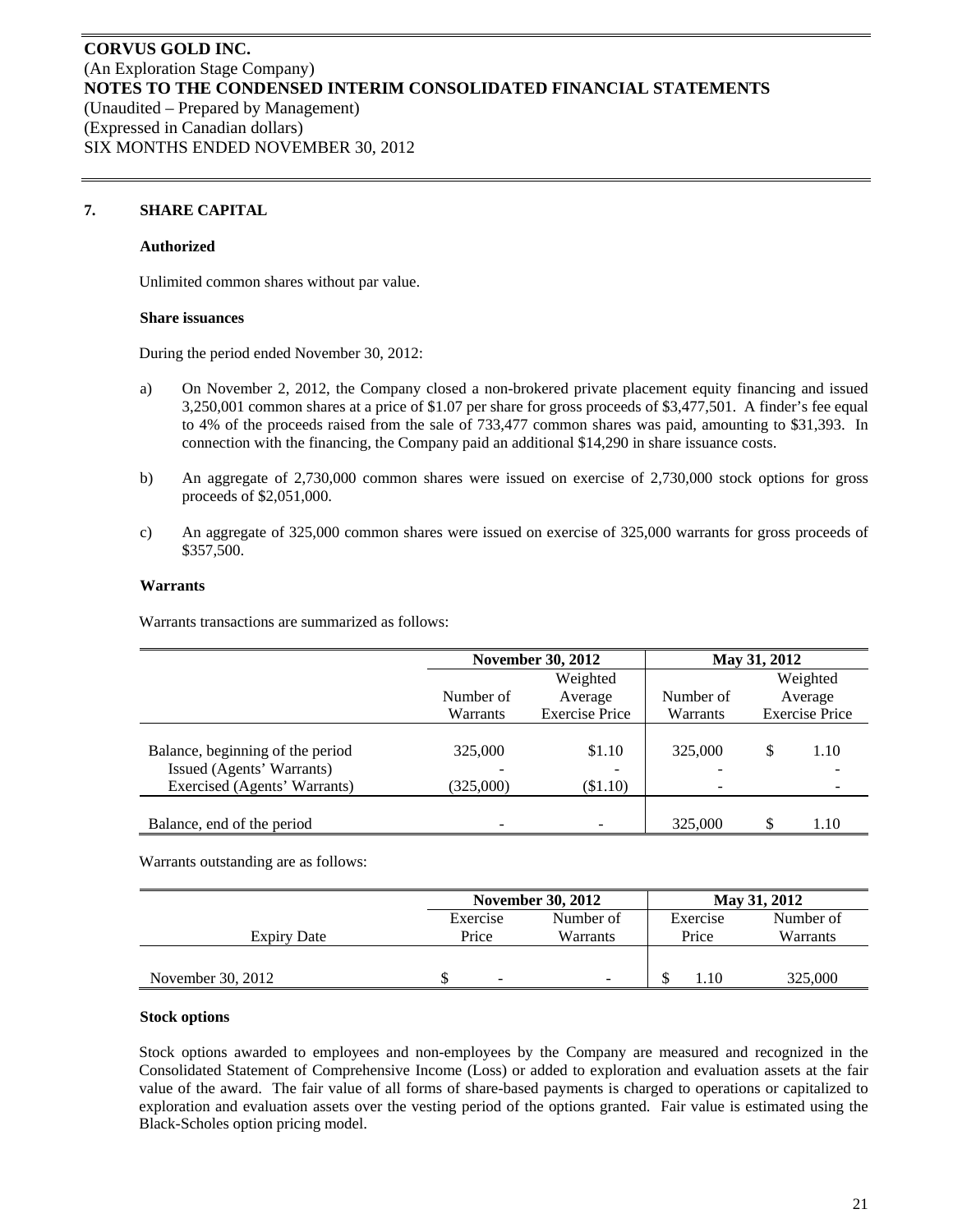## **7. SHARE CAPITAL (cont'd)**

#### **Stock options (cont'd)**

The Company has adopted an incentive stock option plan (the "2010 Plan"). The essential elements of the 2010 Plan provide that the aggregate number of common shares of the Company's share capital that may be made issuable pursuant to options granted under the 2010 Plan (together with any other shares which may be issued under other share compensation plans of the Company) may not exceed 10% of the number of issued shares of the Company at the time of the granting of the options. Options granted under the 2010 Plan will have a maximum term of ten years. The exercise price of options granted under the 2010 Plan will not be less than the greater of the market price of the common shares (as defined by the Toronto Stock Exchange ("TSX"), currently defined as the 5 day volume weighted average price for the 5 trading days immediately preceding the date of grant) or the closing market price of the Company's common shares for the trading day immediately preceding the date of grant), or such other price as may be agreed to by the Company and accepted by the TSX. Options granted under the 2010 Plan vest immediately, unless otherwise determined by the directors at the date of grant.

On September 19, 2012, the Company granted incentive stock options to consultants and employees of the Company to purchase 2,995,000 common shares in the share capital of the Company. The options are exercisable on or before September 19, 2017 at a price of \$0.96 per share. The options will vest as to one-third on September 19, 2012, onethird on September 19, 2013, and the balance on September 19, 2014.

On September 27, 2012, the Company granted incentive stock options to a consultant of the Company to purchase 150,000 common shares in the share capital of the Company. The options are exercisable on or before September 27, 2014 at a price of \$1.08 per share. The options will vest as to one-quarter on September 27, 2012, one-quarter on January 27, 2013, one-quarter on May 27, 2013, and the balance on September 27, 2013.

A summary of the status of the stock option plan as of November 30, and May 31, 2012, and changes during the periods are presented below:

|                                  | <b>November 30, 2012</b> |                                        | May 31, 2012   |                                        |
|----------------------------------|--------------------------|----------------------------------------|----------------|----------------------------------------|
|                                  | Number of                | Weighted<br>Average<br><b>Exercise</b> | Number of      | Weighted<br>Average<br><b>Exercise</b> |
|                                  | <b>Options</b>           | <b>Price</b>                           | <b>Options</b> | <b>Price</b>                           |
| Balance, beginning of the period | 4,300,000                | \$.<br>0.72                            | 3,490,000      | \$<br>0.76                             |
| Granted                          | 3,145,000                | 0.97                                   | 1,160,000      | 0.64                                   |
| Exercised                        | (2,730,000)              | (0.75)                                 |                |                                        |
| Cancelled                        |                          |                                        | (350,000)      | (0.76)                                 |
| Balance, end of the period       | 4,715,000                | 0.87<br>S                              | 4,300,000      | 0.72<br>\$                             |

The weighted average fair value for the options exercised during the period ended November 30, 2012 was \$0.95 (May 31, 2012 - none exercised). The weighted average remaining contractual life of options outstanding at November 30, 2012 was 4.10 years.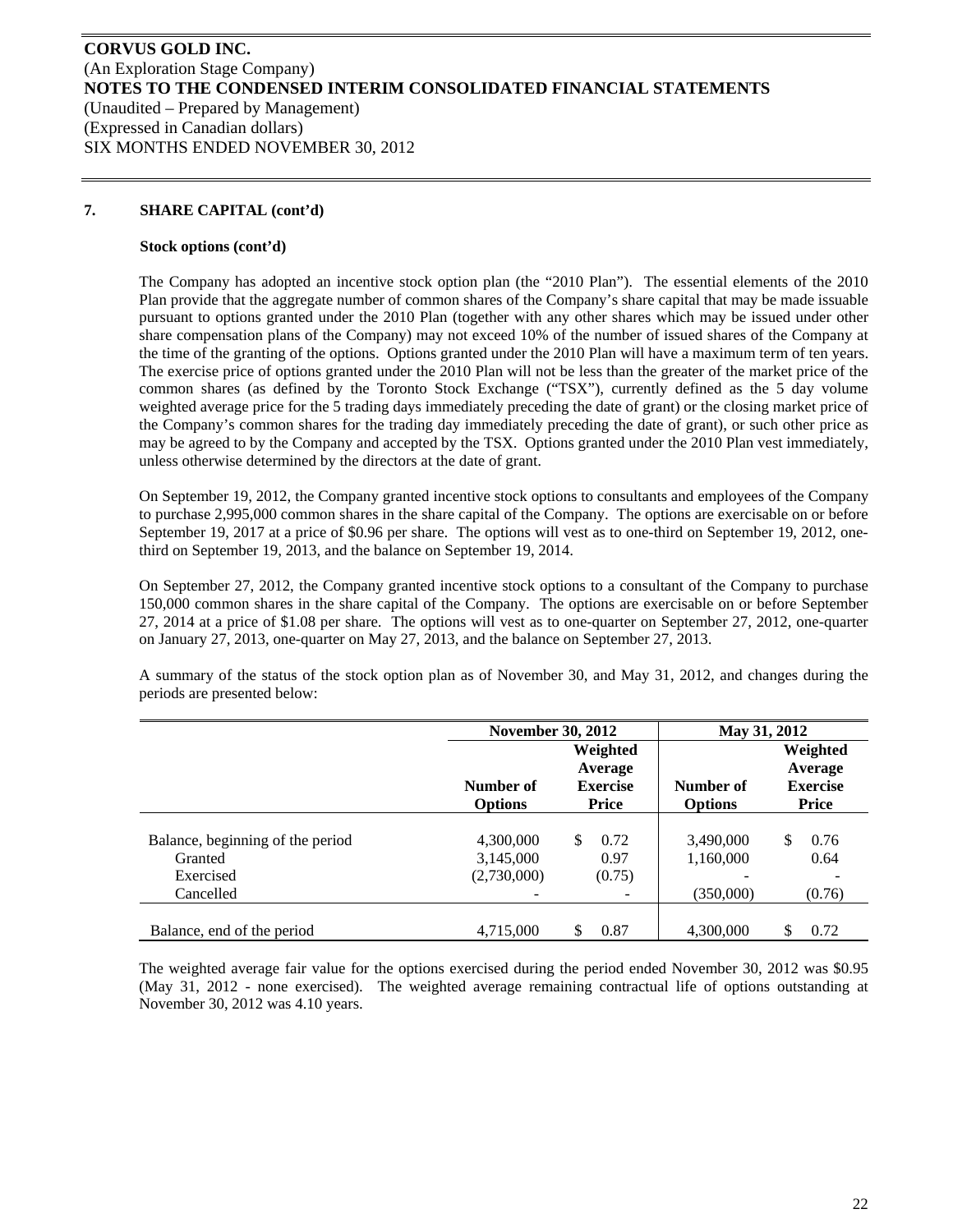## **7. SHARE CAPITAL (cont'd)**

#### **Stock options (cont'd)**

Stock options outstanding are as follows:

|                              |                 | <b>November 30, 2012</b> |                          |                                | May 31, 2012   |                    |
|------------------------------|-----------------|--------------------------|--------------------------|--------------------------------|----------------|--------------------|
|                              |                 | <b>Number</b>            | <b>Exercisable</b>       |                                |                | <b>Exercisable</b> |
|                              | <b>Exercise</b> | of                       | at Period-               | <b>Exercise</b>                | Number of      | at Year-           |
| <b>Expiry Date</b>           | Price           | <b>Options</b>           | End                      | <b>Price</b>                   | <b>Options</b> | End                |
|                              |                 |                          |                          |                                |                |                    |
| September 8, 2012            | \$              |                          | $\overline{\phantom{a}}$ | $\mathbb{S}$<br>0.75           | 2.680,000      | 2,680,000          |
| January 21, 2013 (note 13)   | \$<br>0.82      | 310,000                  | 310,000                  | \$.<br>0.82                    | 360,000        | 360,000            |
| May 30, 2013                 | \$<br>0.69      | 100,000                  | 100,000                  | \$<br>0.69                     | 100,000        | 100,000            |
| September 27, 2014           | \$<br>1.08      | 150,000                  | 37,500                   | \$                             |                |                    |
| July 29, 2016 (note 13)      | \$<br>0.50      | 650,000                  | 429,000                  | <sup>\$</sup><br>0.50          | 650,000        | 214,500            |
| November 17, 2016            | \$<br>0.67      | 210,000                  | 138,600                  | \$.<br>0.67                    | 210,000        | 69,300             |
| May 29, 2017                 | \$<br>0.92      | 300,000                  | 99,000                   | S.<br>0.92                     | 300,000        | 99,000             |
| September 19, 2017 (note 13) | 0.96<br>S.      | 2,995,000                | 988,350                  | \$<br>$\overline{\phantom{a}}$ |                |                    |
|                              |                 |                          |                          |                                |                |                    |
|                              |                 | 4.715,000                | 2.102.450                |                                | 4.300,000      | 3.522,800          |

The Company uses the fair value method for determining share-based payment charges for all options granted during the periods. The fair value of options granted was \$2,425,846 (2011 - \$356,706), determined using the Black-Scholes option pricing model based on the following weighted average assumptions:

|                          | <b>Six Months</b><br><b>Ended</b><br>November 30,<br>2012 | <b>Six Months</b><br><b>Ended</b><br>November 30,<br>2011 |
|--------------------------|-----------------------------------------------------------|-----------------------------------------------------------|
|                          |                                                           |                                                           |
| Risk-free interest rate  | 1.40%                                                     | 1.38%                                                     |
| Expected life of options | 4.86 years                                                | 5 years                                                   |
| Annualized volatility    | 100%                                                      | 100%                                                      |
| Dividend yield           | $0.0\%$                                                   | $0.0\%$                                                   |
| Exercise price           | \$0.97                                                    | \$0.54                                                    |
|                          |                                                           |                                                           |
| Fair value per share     | \$0.77                                                    | \$0.41                                                    |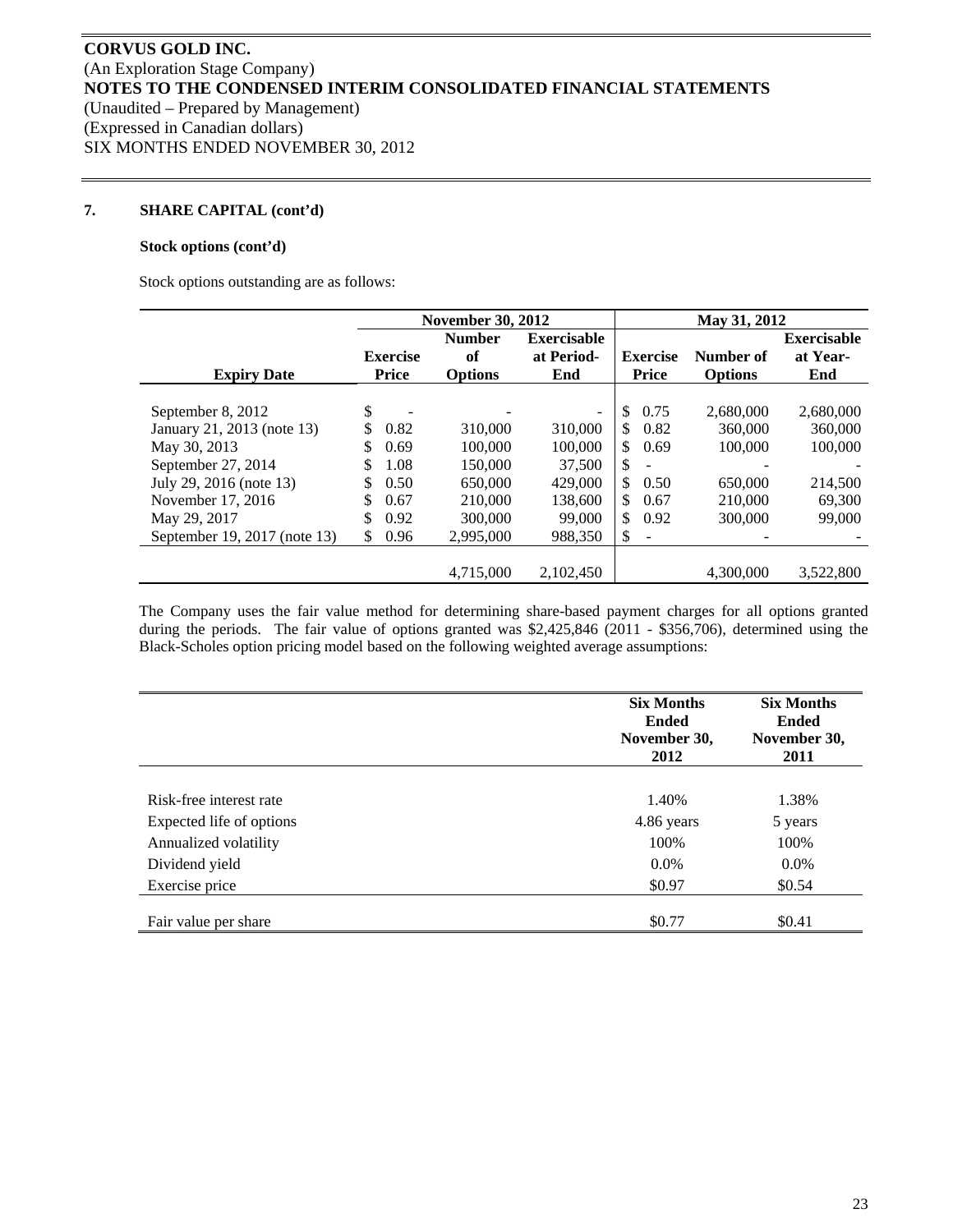## **7. SHARE CAPITAL (cont'd)**

#### **Share-based payments**

Share-based payment charges have been allocated as follows:

| For the six months ended November 30,                      | 2012            | 2011          |
|------------------------------------------------------------|-----------------|---------------|
|                                                            |                 |               |
| Consulting                                                 | \$<br>252,269   | \$<br>116,958 |
| Investor relations                                         | 233,796         | 8,613         |
| Professional fees                                          | 96,967          | 10,336        |
| Wages and benefits                                         | 533,917         | 17,226        |
|                                                            |                 |               |
|                                                            | 1,116,949       | 153,133       |
| Exploration and evaluation assets – Geological/geophysical | 46,009          | 9,747         |
|                                                            |                 |               |
|                                                            | \$<br>1,162,958 | \$<br>162,880 |

# **8. RELATED PARTY TRANSACTIONS**

During the period ended November 30, 2012, the Company entered into the following transactions with related parties:

#### **Management compensation**

Key management personnel compensation comprised:

| For the six months ended November 30,               | 2012          | 2011    |
|-----------------------------------------------------|---------------|---------|
|                                                     |               |         |
| Consulting fees to CFO                              | \$<br>51,000  | 30,000  |
| Wages and benefits to CEO, President and COO        | 237,354       | 149,078 |
| Share-based payments to CEO, President, COO and CFO | 541.827       | 28,106  |
|                                                     |               |         |
|                                                     | \$<br>830.181 | 207.184 |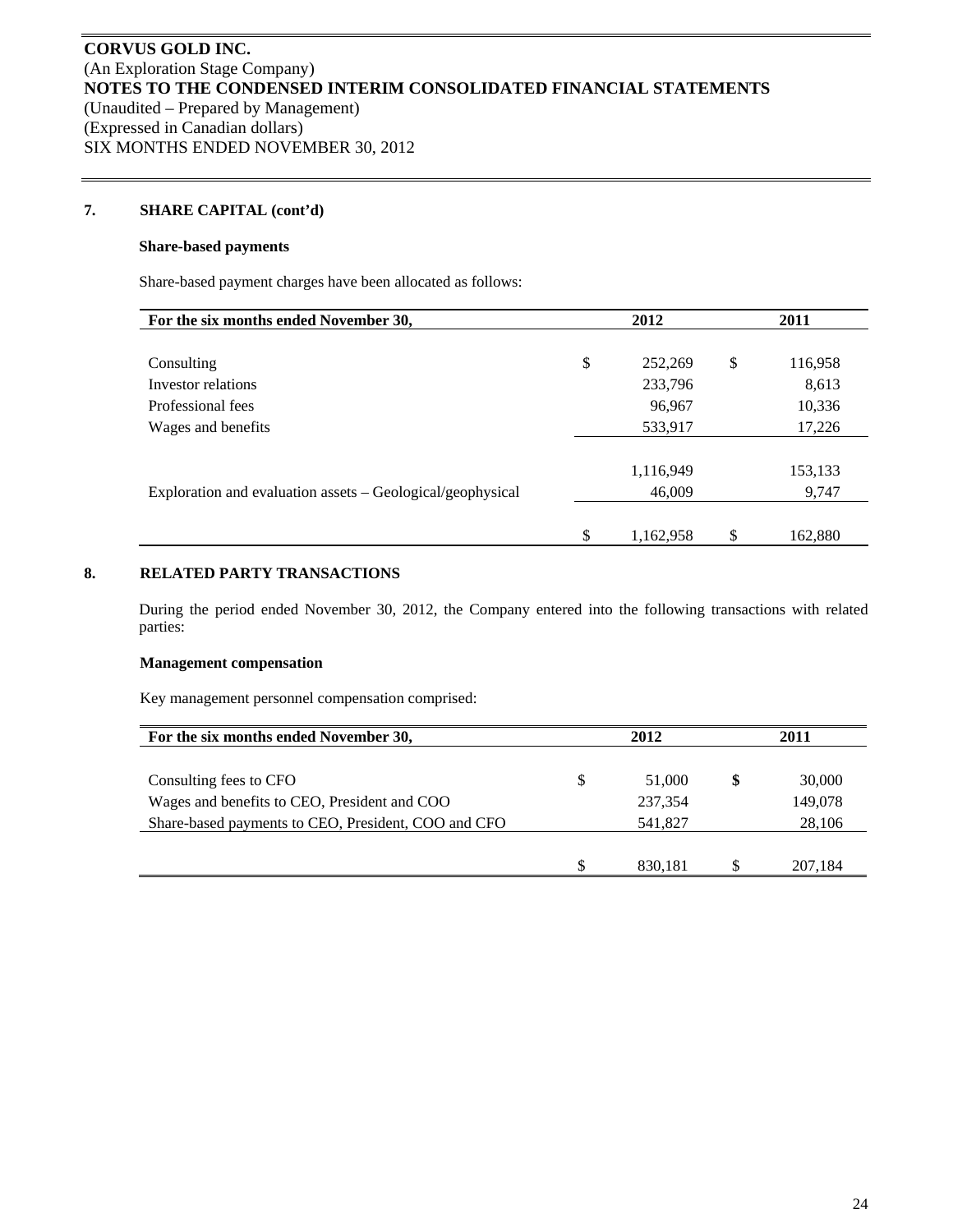## **8. RELATED PARTY TRANSACTIONS (cont'd)**

#### **Transactions with other related parties**

| For the six months ended November 30,                           |   | 2012    | 2011         |
|-----------------------------------------------------------------|---|---------|--------------|
|                                                                 |   |         |              |
| Consulting fees to Corporate Secretary                          | S | 6,500   | \$<br>16,000 |
| Directors fees (included in consulting fees)                    |   | 30,000  | 32,750       |
| Fees to Vice President of Corporate Communications              |   | 30,000  |              |
| Professional fees to Vice President                             |   | 53,500  | 51,000       |
| Rent expenses to Cardero Resource Corp. ("Cardero"),            |   |         |              |
| a company with officers in common                               |   | 15,483  | 15,625       |
| Administration expenses to Cardero                              |   | 1,557   | 3.758        |
| Office expenses to Cardero                                      |   | 10,701  | 17,533       |
| Share-based payments to Vice President, Corporate Secretary and |   |         |              |
| <b>Directors</b>                                                |   | 412.517 | 97,465       |
|                                                                 |   |         |              |
|                                                                 |   | 560.258 | 234.131      |

As at November 30, 2012, included in accounts payable and accrued liabilities was \$52,093 (May 31, 2012 – \$28,374) in expenses owing to companies related to officers and officers of the Company.

These amounts were unsecured, non-interest bearing and had no fixed terms or terms of repayment. Accordingly, fair value could not be readily determined.

The Company has entered into a retainer agreement dated June 1, 2011 with Lawrence W. Talbot Law Corporation ("LWTLC"), pursuant to which LWTLC agrees to provide legal services to the Company. Pursuant to the retainer agreement, the Company has agreed to pay LWTLC a minimum annual retainer of \$72,000 (plus applicable taxes and disbursements). The retainer agreement may be terminated by LWTLC on reasonable notice, and by the Company on one year's notice (or payment of one year's retainer in lieu of notice). An officer of the Company is a director and shareholder of LWTLC.

## **9. GEOGRAPHIC SEGMENTED INFORMATION**

The Company operates in one industry segment, the mineral resources industry, and in two geographical segments, Canada and the United States. All current exploration activities are conducted in the United States and Canada. The significant asset categories identifiable with these geographical areas are as follows:

|                                         | Canada  | <b>United States</b> | <b>Total</b>     |
|-----------------------------------------|---------|----------------------|------------------|
|                                         |         |                      |                  |
| <b>November 30, 2012</b>                |         |                      |                  |
| \$<br>Exploration and evaluation assets | 317,499 | \$<br>22,760,262     | \$<br>23,077,761 |
| \$<br>Property and equipment            | 3,218   | \$<br>29,819         | \$<br>33,037     |
|                                         |         |                      |                  |
| May 31, 2012                            |         |                      |                  |
| \$<br>Exploration and evaluation assets | 19,122  | \$<br>18,682,690     | \$<br>18,701,812 |
| Property and equipment                  | 1,906   | \$<br>36,469         | \$<br>38,375     |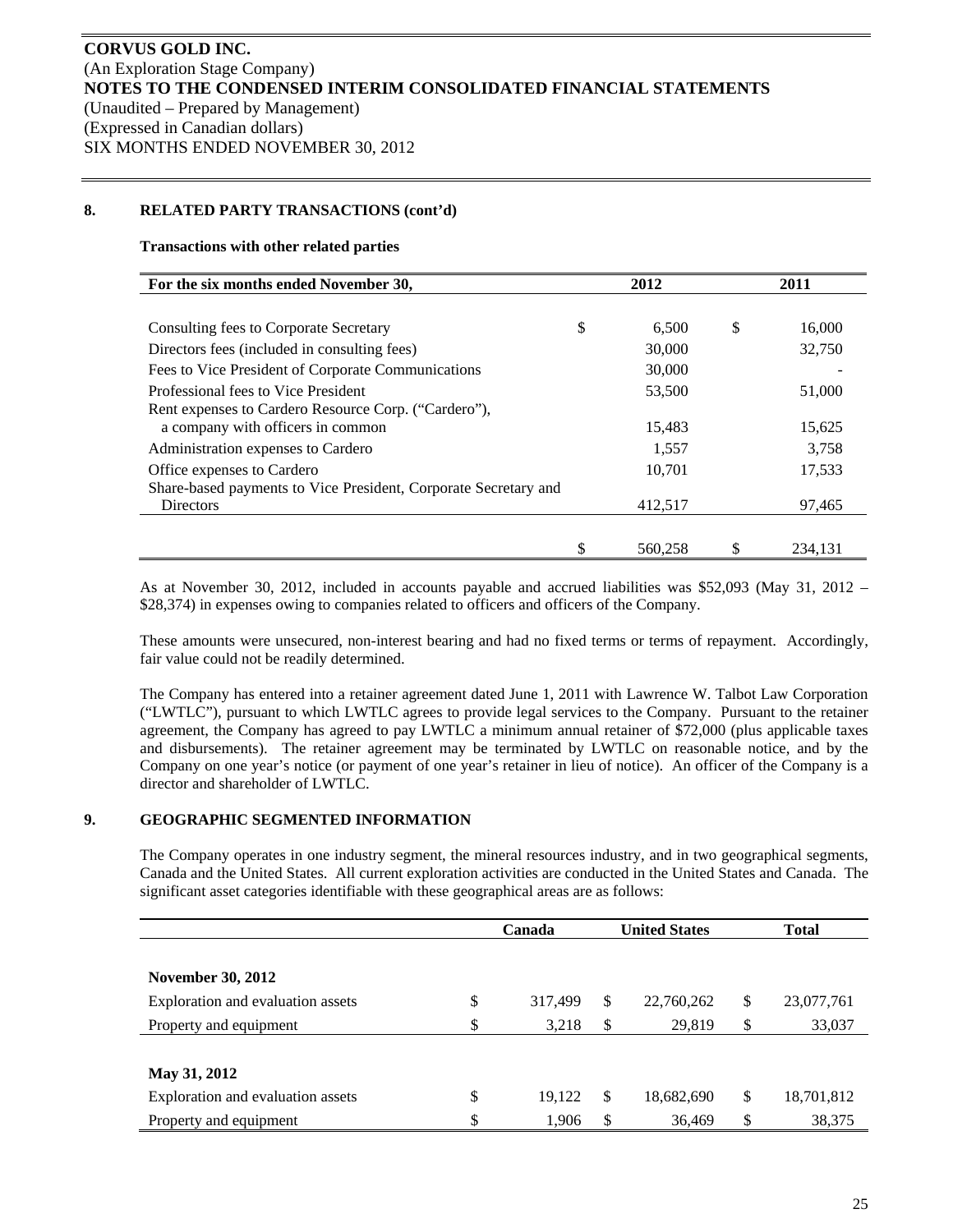# **9. GEOGRAPHIC SEGMENTED INFORMATION (cont'd)**

| (1,460,646) | (280,753)  |
|-------------|------------|
| (292,012)   | (294, 613) |
| (1,752,658) | (575,366)  |
|             |            |

| For the six months ended November 30,   | 2012 |             | 2011 |             |
|-----------------------------------------|------|-------------|------|-------------|
|                                         |      |             |      |             |
| Net loss for the period $-$ Canada      |      | (1,747,639) |      | (607, 161)  |
| Net loss for the period – United States |      | (618, 298)  |      | (453,381)   |
| Net loss for the period                 |      | (2,365,937) |      | (1,060,542) |

# **10. CAPITAL MANAGEMENT**

The Company manages its capital structure, being its share capital, and makes adjustments to it, based on the funds available to the Company, in order to support future business opportunities. The Board of Directors does not establish quantitative return on capital criteria for management, but rather relies on the expertise of the Company's management to sustain future development of the business.

The Company currently has no significant source of revenues. As such, the Company is dependent upon external financings to fund activities. In order to carry future projects and pay for administrative costs, the Company will spend its existing working capital and raise additional funds as needed. Management reviews its capital management approach on an ongoing basis and believes that this approach, given the relative size of the Company, is reasonable.

There were no changes in the Company's approach to capital management during the period ended November 30, 2012. The Company is not subject to externally imposed capital requirements.

# **11. SUPPLEMENTAL CASH FLOW INFORMATION**

| For the six months ended November 30,                      | 2012            |    | 2011       |
|------------------------------------------------------------|-----------------|----|------------|
|                                                            |                 |    |            |
| Supplemental cash flow information                         |                 |    |            |
| Interest paid                                              | \$              |    |            |
| Income taxes paid                                          | \$              |    |            |
| <b>Non-cash transactions</b>                               |                 |    |            |
| Change in accounts receivables included in exploration and |                 |    |            |
| evaluation assets                                          | \$<br>(75, 116) | S  | 148,260    |
| Change in prepaid expenses included in exploration and     |                 |    |            |
| evaluation assets                                          | \$              | \$ | (20, 636)  |
| Change in accounts payable included in exploration and     |                 |    |            |
| evaluation assets                                          | \$<br>369,536   | \$ | (264, 878) |
| Share-based payment charges included in exploration and    |                 |    |            |
| evaluation assets                                          | \$<br>46,009    |    | 9,747      |